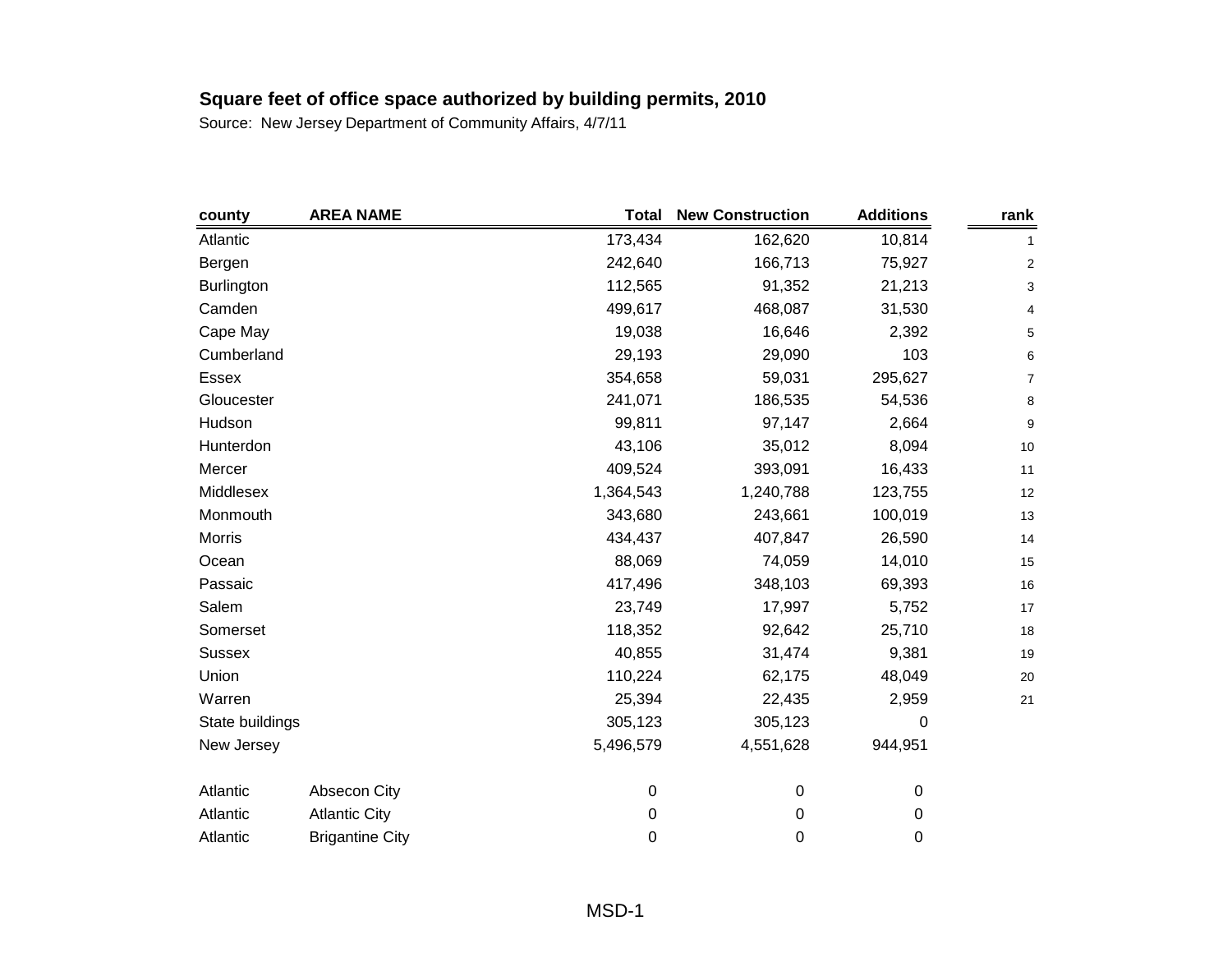| county   | <b>AREA NAME</b>            | <b>Total</b> | <b>New Construction</b> | <b>Additions</b> | rank |
|----------|-----------------------------|--------------|-------------------------|------------------|------|
| Atlantic | Buena Borough               | 720          | 0                       | 720              |      |
| Atlantic | <b>Buena Vista Township</b> | 168          | 168                     | 0                |      |
| Atlantic | Corbin City                 | 0            | 0                       | 0                |      |
| Atlantic | Egg Harbor City             | 6,400        | 6,400                   | 0                |      |
| Atlantic | Egg Harbor Township         | 103,954      | 97,401                  | 6,553            |      |
| Atlantic | <b>Estell Manor City</b>    | 0            | 0                       | 0                |      |
| Atlantic | Folsom Borough              | 0            | 0                       | 0                |      |
| Atlantic | Galloway Township           | 20,669       | 17,128                  | 3,541            |      |
| Atlantic | Hamilton Township           | 2,400        | 2,400                   | 0                |      |
| Atlantic | Hammonton Township          | 39,123       | 39,123                  | 0                |      |
| Atlantic | <b>Linwood City</b>         | 0            | 0                       | 0                |      |
| Atlantic | <b>Longport City</b>        | 0            | 0                       | 0                |      |
| Atlantic | Margate City                | 0            | 0                       | 0                |      |
| Atlantic | <b>Mullica City</b>         | 0            | 0                       | 0                |      |
| Atlantic | Northfield City             | 0            | 0                       | 0                |      |
| Atlantic | Pleasantville City          | 0            | 0                       | 0                |      |
| Atlantic | Port Republic City          | 0            | 0                       | 0                |      |
| Atlantic | Somers Point City           | 0            | 0                       | 0                |      |
| Atlantic | <b>Ventnor City</b>         | 0            | 0                       | 0                |      |
| Atlantic | <b>Weymouth Township</b>    | 0            | 0                       | 0                |      |
| Bergen   | Allendale Borough           | 0            | 0                       | 0                |      |
| Bergen   | Alpine Borough              | 0            | 0                       | 0                |      |
| Bergen   | Bergenfield Borough         | 0            | 0                       | 0                |      |
| Bergen   | Bogota Borough              | 0            | 0                       | 0                |      |
| Bergen   | Carlstadt Borough           | 0            | 0                       | 0                |      |
| Bergen   | Cliffside Park Borough      | 13,091       | 0                       | 13,091           |      |
| Bergen   | Closter Borough             | 0            | 0                       | 0                |      |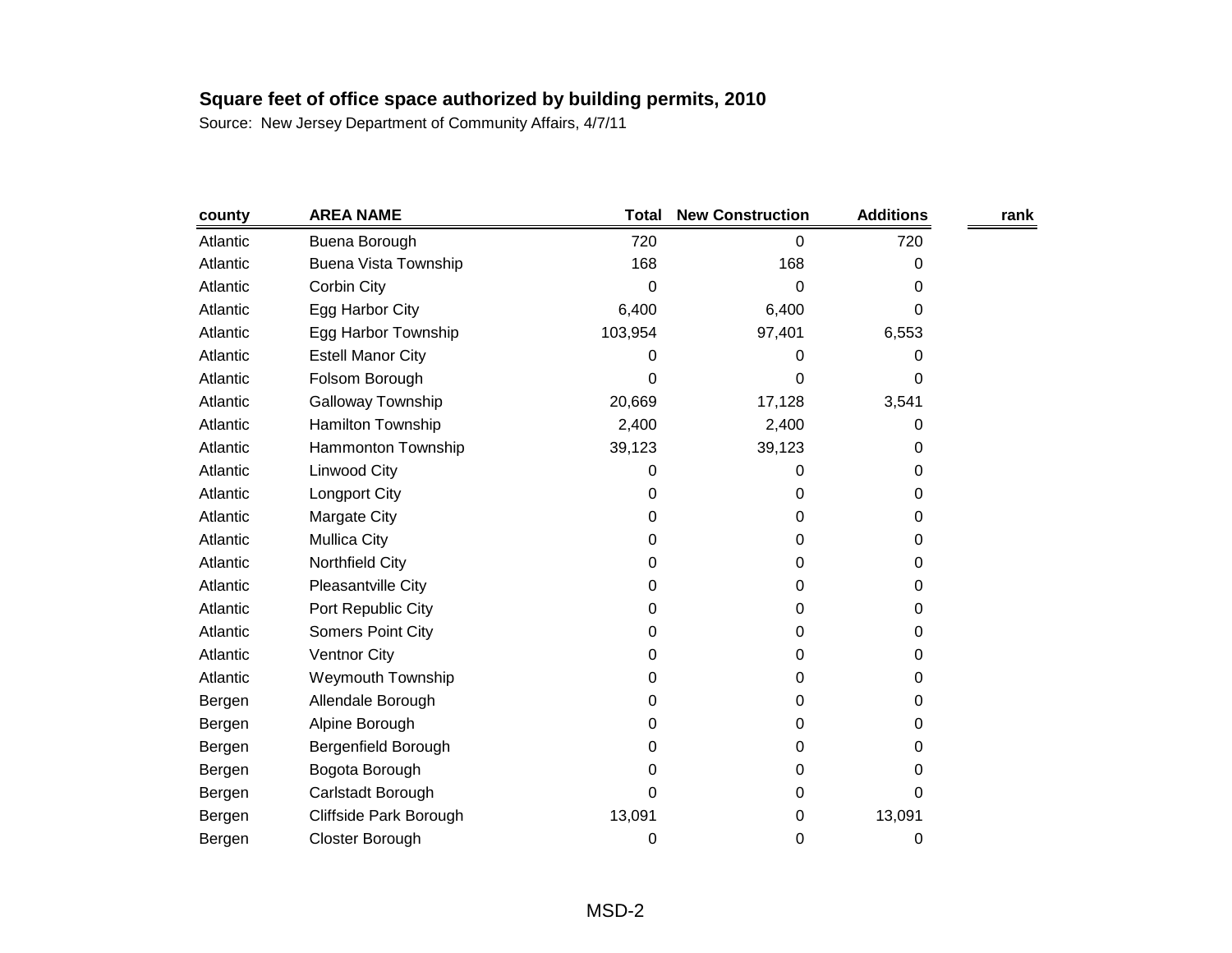| county | <b>AREA NAME</b>          | <b>Total</b> | <b>New Construction</b> | <b>Additions</b> | rank |
|--------|---------------------------|--------------|-------------------------|------------------|------|
| Bergen | Cresskill Borough         | 2,383        | 2,383                   | 0                |      |
| Bergen | Demarest Borough          | 0            | 0                       | 0                |      |
| Bergen | Dumont Borough            | 1,300        | 0                       | 1,300            |      |
| Bergen | Elmwood Park Borough      | 6,217        | 0                       | 6,217            |      |
| Bergen | East Rutherford Borough   | 0            | 0                       | 0                |      |
| Bergen | Edgewater Borough         | 25,139       | 23,946                  | 1,193            |      |
| Bergen | Emerson Borough           | 0            | 0                       | 0                |      |
| Bergen | Englewood City            | 11,084       | 9,684                   | 1,400            |      |
| Bergen | Englewood Cliffs Borough  | 14,185       | 0                       | 14,185           |      |
| Bergen | Fair Lawn Borough         | 485          | 0                       | 485              |      |
| Bergen | Fairview Borough          | 0            | 0                       | 0                |      |
| Bergen | Fort Lee Borough          | 26,359       | 26,359                  | 0                |      |
| Bergen | Franklin Lakes Borough    | 20,557       | 0                       | 20,557           |      |
| Bergen | <b>Garfield City</b>      | 3,501        | 3,501                   | 0                |      |
| Bergen | Glen Rock Borough         | 0            | 0                       | 0                |      |
| Bergen | Hackensack City           | 34,021       | 33,181                  | 840              |      |
| Bergen | Harrington Park Borough   | 0            | 0                       | 0                |      |
| Bergen | Hasbrouck Heights Borough | 0            | 0                       | 0                |      |
| Bergen | Haworth Borough           | 0            | 0                       | 0                |      |
| Bergen | Hillsdale Borough         | 0            | 0                       | 0                |      |
| Bergen | Ho-Ho-Kus Borough         | 0            | 0                       | 0                |      |
| Bergen | Leonia Borough            | 0            | 0                       | 0                |      |
| Bergen | Little Ferry Borough      | 0            | 0                       | 0                |      |
| Bergen | Lodi Borough              | 0            | 0                       | 0                |      |
| Bergen | Lyndhurst Township        | 964          | 964                     | 0                |      |
| Bergen | Mahwah Township           | 170          | 0                       | 170              |      |
| Bergen | Maywood Borough           | 4,197        | 4,197                   | 0                |      |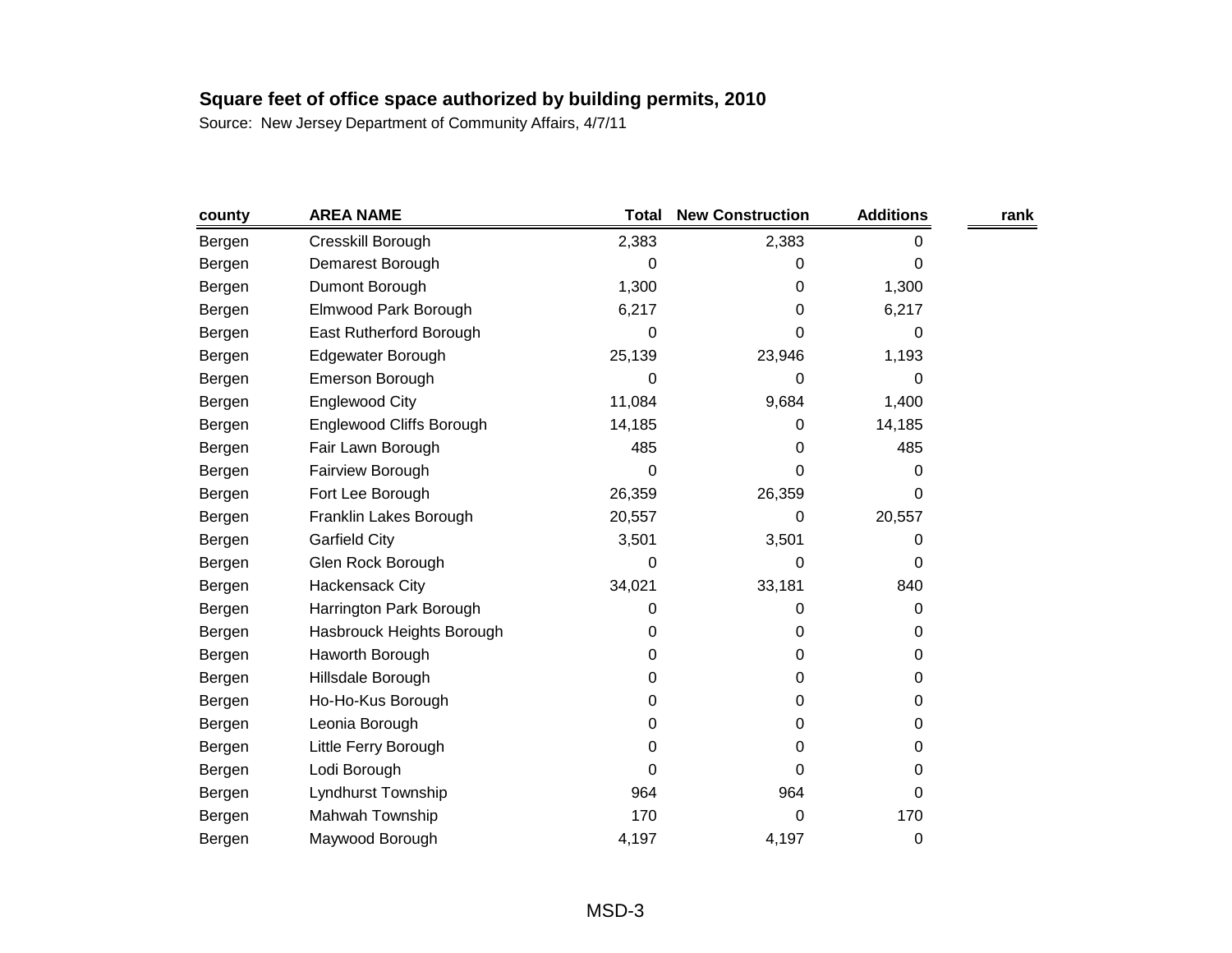| county | <b>AREA NAME</b>        | <b>Total</b> | <b>New Construction</b> | <b>Additions</b> | rank |
|--------|-------------------------|--------------|-------------------------|------------------|------|
| Bergen | Midland Park Borough    | 170          | 0                       | 170              |      |
| Bergen | Montvale Borough        | 17           | 0                       | 17               |      |
| Bergen | Moonachie Borough       | 0            | 0                       | 0                |      |
| Bergen | New Milford Borough     | 0            | 0                       | 0                |      |
| Bergen | North Arlington Borough | 0            | 0                       | 0                |      |
| Bergen | Northvale Borough       | 0            | 0                       | 0                |      |
| Bergen | Norwood Borough         | 0            | 0                       | 0                |      |
| Bergen | Oakland Borough         | 0            | 0                       | 0                |      |
| Bergen | Old Tappan Borough      | 0            | 0                       | 0                |      |
| Bergen | Oradell Borough         | 0            | 0                       | 0                |      |
| Bergen | Palisades Park Borough  | 28,944       | 22,152                  | 6,792            |      |
| Bergen | Paramus Borough         | 0            | 0                       | 0                |      |
| Bergen | Park Ridge Borough      | 0            | 0                       | 0                |      |
| Bergen | Ramsey Borough          | 11,640       | 3,430                   | 8,210            |      |
| Bergen | Ridgefield Borough      | 0            | 0                       | 0                |      |
| Bergen | Ridgefield Park Village | 0            | 0                       | 0                |      |
| Bergen | Ridgewood Village       | 0            | 0                       | 0                |      |
| Bergen | River Edge Borough      | 0            | 0                       | 0                |      |
| Bergen | River Vale Township     | 0            | 0                       | 0                |      |
| Bergen | Rochelle Park Township  | 0            | 0                       | 0                |      |
| Bergen | Rockleigh Borough       | 0            | 0                       | 0                |      |
| Bergen | Rutherford Borough      | 0            | 0                       | 0                |      |
| Bergen | Saddle Brook Township   | 560          | 560                     | 0                |      |
| Bergen | Saddle River Borough    | 0            | 0                       | 0                |      |
| Bergen | South Hackensack Twp    | 0            | 0                       | 0                |      |
| Bergen | <b>Teaneck Township</b> | 40           | 0                       | 40               |      |
| Bergen | <b>Tenafly Borough</b>  | 12,490       | 12,490                  | 0                |      |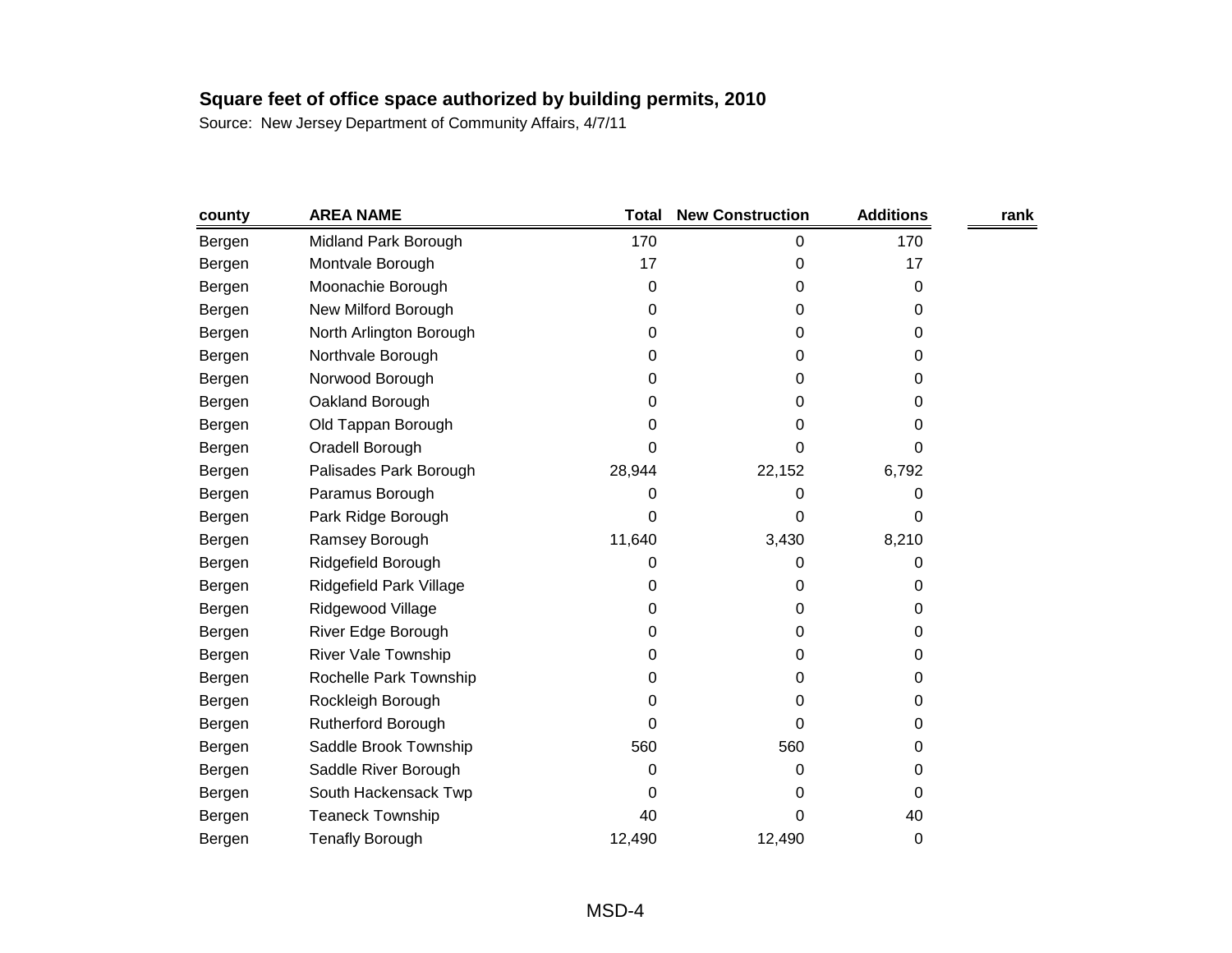| county            | <b>AREA NAME</b>               | <b>Total</b> | <b>New Construction</b> | <b>Additions</b> | rank |
|-------------------|--------------------------------|--------------|-------------------------|------------------|------|
| Bergen            | Teterboro Borough              | 0            | 0                       | 0                |      |
| Bergen            | Upper Saddle River Borough     | 500          | 0                       | 500              |      |
| Bergen            | <b>Waldwick Borough</b>        | 8,247        | 8,247                   | 0                |      |
| Bergen            | <b>Wallington Borough</b>      | 3,000        | 3,000                   | 0                |      |
| Bergen            | Washington Township            | 0            | 0                       | 0                |      |
| Bergen            | Westwood Borough               | 760          | 0                       | 760              |      |
| Bergen            | Woodcliff Lake Borough         | 0            | 0                       | 0                |      |
| Bergen            | Wood-Ridge Borough             | 8,771        | 8,771                   | 0                |      |
| Bergen            | Wyckoff Township               | 3,848        | 3,848                   | 0                |      |
| <b>Burlington</b> | <b>Bass River Township</b>     | 0            | 0                       | 0                |      |
| <b>Burlington</b> | <b>Beverly City</b>            | 0            | 0                       | 0                |      |
| <b>Burlington</b> | <b>Bordentown City</b>         | 0            | 0                       | 0                |      |
| <b>Burlington</b> | <b>Bordentown Township</b>     | 0            | 0                       | 0                |      |
| <b>Burlington</b> | <b>Burlington City</b>         | 0            | 0                       | 0                |      |
| <b>Burlington</b> | <b>Burlington Township</b>     | 6,800        | 6,800                   | 0                |      |
| <b>Burlington</b> | <b>Chesterfield Township</b>   | 0            | 0                       | 0                |      |
| Burlington        | Cinnaminson Township           | 1,760        | 0                       | 1,760            |      |
| <b>Burlington</b> | Delanco Township               | 0            | 0                       | 0                |      |
| <b>Burlington</b> | Delran Township                | 0            | 0                       | 0                |      |
| Burlington        | Eastampton Township            | 0            | 0                       | 0                |      |
| <b>Burlington</b> | <b>Edgewater Park Township</b> | 0            | 0                       | 0                |      |
| Burlington        | Evesham Township               | 12,869       | 9,757                   | 3,112            |      |
| <b>Burlington</b> | Fieldsboro Borough             | 0            | 0                       | 0                |      |
| <b>Burlington</b> | Florence Township              | 0            | 0                       | 0                |      |
| <b>Burlington</b> | Hainesport Township            | 0            | 0                       | 0                |      |
| <b>Burlington</b> | <b>Lumberton Township</b>      | 2,120        | 2,120                   | 0                |      |
| <b>Burlington</b> | <b>Mansfield Township</b>      | 96           | 0                       | 96               |      |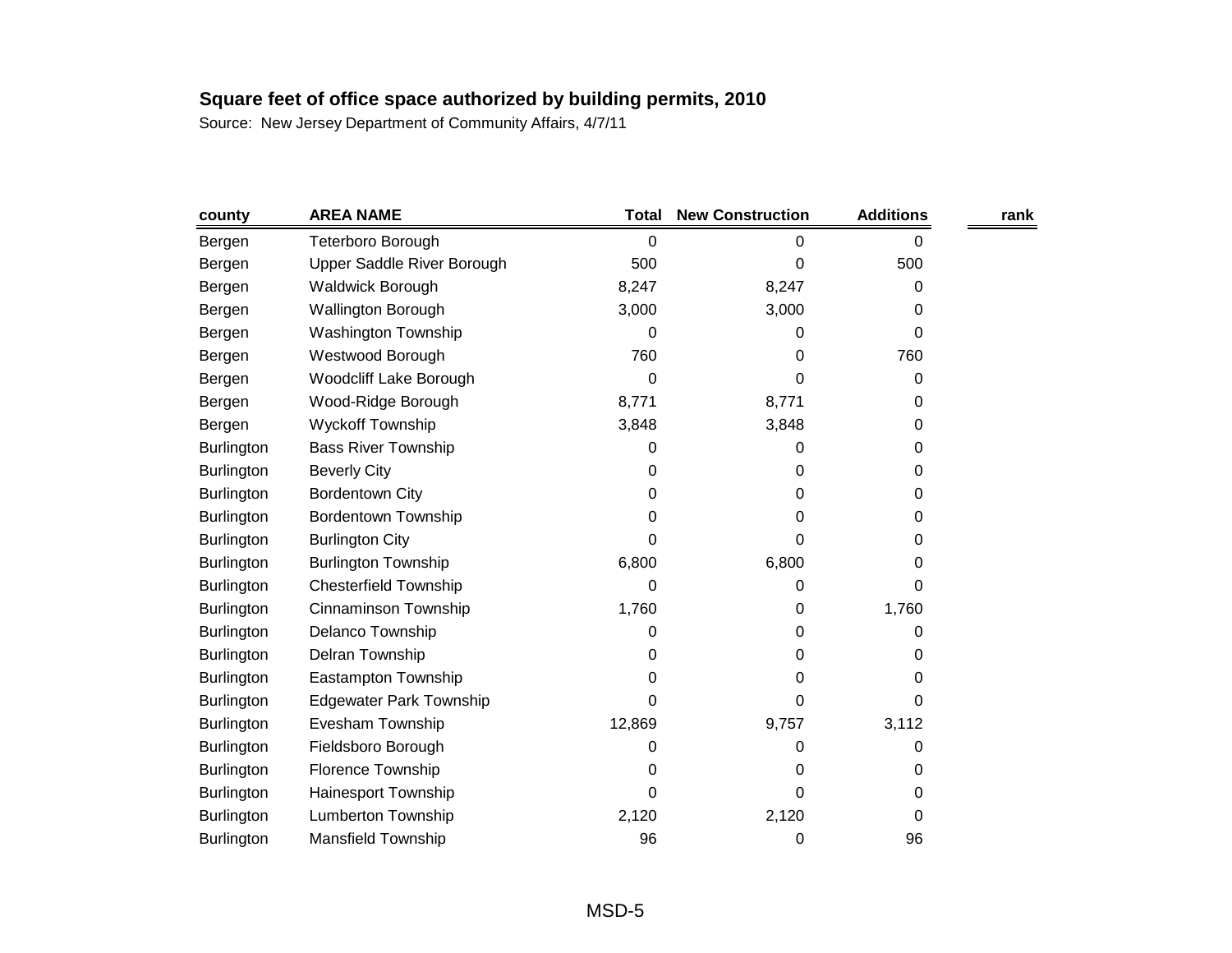| county            | <b>AREA NAME</b>           | <b>Total</b> | <b>New Construction</b> | <b>Additions</b> | rank |
|-------------------|----------------------------|--------------|-------------------------|------------------|------|
| <b>Burlington</b> | Maple Shade Borough        | 28,530       | 27,777                  | 753              |      |
| <b>Burlington</b> | <b>Medford Township</b>    | 1,734        | 1,734                   | 0                |      |
| <b>Burlington</b> | Medford Lakes Borough      | 0            | 0                       | 0                |      |
| <b>Burlington</b> | Moorestown Township        | 447          | 0                       | 447              |      |
| <b>Burlington</b> | Mount Holly Township       | 14,370       | 0                       | 14,370           |      |
| <b>Burlington</b> | Mount Laurel Township      | 15,937       | 15,937                  | 0                |      |
| Burlington        | New Hanover Township       | 0            | 0                       | 0                |      |
| <b>Burlington</b> | North Hanover Township     | 0            | 0                       | 0                |      |
| <b>Burlington</b> | Palmyra Borough            | 675          | 0                       | 675              |      |
| <b>Burlington</b> | Pemberton Borough          | 0            | 0                       | 0                |      |
| <b>Burlington</b> | Pemberton Township         | 1,674        | 1,674                   | 0                |      |
| <b>Burlington</b> | Riverside Township         | 0            | 0                       | 0                |      |
| Burlington        | <b>Riverton Borough</b>    | 0            | 0                       | 0                |      |
| <b>Burlington</b> | Shamong Township           | 0            | 0                       | 0                |      |
| <b>Burlington</b> | Southampton Township       | 0            | 0                       | 0                |      |
| Burlington        | Springfield Township       | 376          | 376                     | 0                |      |
| <b>Burlington</b> | <b>Tabernacle Township</b> | 0            | 0                       | 0                |      |
| <b>Burlington</b> | Washington Township        | 0            | 0                       | 0                |      |
| <b>Burlington</b> | Westampton Township        | 0            | 0                       | 0                |      |
| <b>Burlington</b> | Willingboro Township       | 25,177       | 25,177                  | 0                |      |
| <b>Burlington</b> | <b>Woodland Township</b>   | 0            | 0                       | 0                |      |
| <b>Burlington</b> | Wrightstown Borough        | 0            | 0                       | 0                |      |
| Camden            | Audubon Borough            | 0            | 0                       | 0                |      |
| Camden            | Audubon Park Borough       | 0            | 0                       | 0                |      |
| Camden            | Barrington Borough         | 0            | 0                       | 0                |      |
| Camden            | <b>Bellmawr Borough</b>    | 1,632        | 0                       | 1,632            |      |
| Camden            | Berlin Borough             | 1,245        | 0                       | 1,245            |      |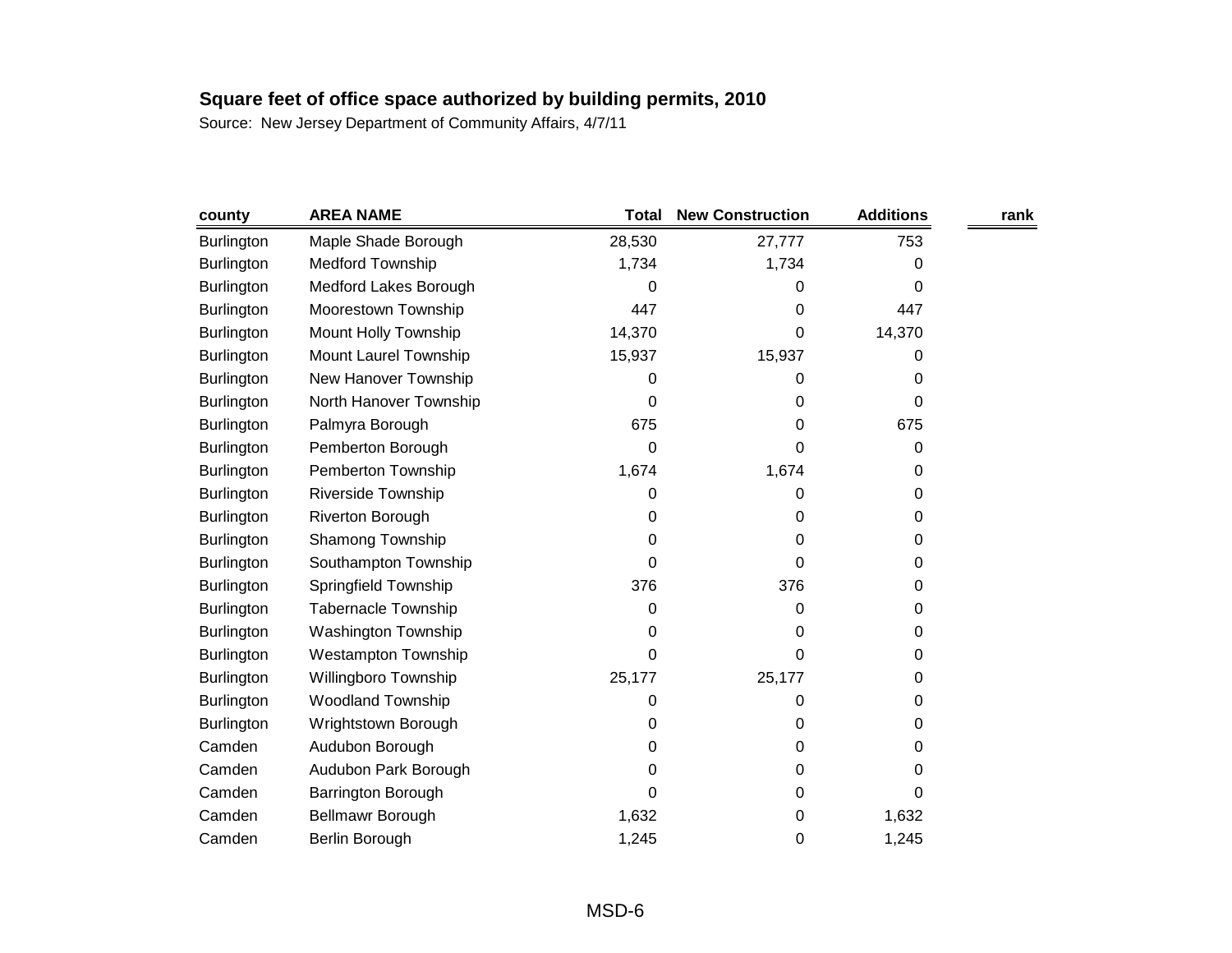| county | <b>AREA NAME</b>            | <b>Total</b> | <b>New Construction</b> | <b>Additions</b> | rank |
|--------|-----------------------------|--------------|-------------------------|------------------|------|
| Camden | <b>Berlin Township</b>      | 49,836       | 49,640                  | 196              |      |
| Camden | Brooklawn Borough           | 0            | 0                       | 0                |      |
| Camden | Camden City                 | 600          | 0                       | 600              |      |
| Camden | <b>Cherry Hill Township</b> | 30,435       | 21,345                  | 9,090            |      |
| Camden | <b>Chesilhurst Borough</b>  | 0            | 0                       | 0                |      |
| Camden | <b>Clementon Borough</b>    | 200          | 200                     | 0                |      |
| Camden | Collingswood Borough        | 0            | 0                       | 0                |      |
| Camden | Gibbsboro Borough           | 0            | 0                       | 0                |      |
| Camden | <b>Gloucester City</b>      | 4,203        | 3,519                   | 684              |      |
| Camden | <b>Gloucester Township</b>  | 10,268       | 8,232                   | 2,036            |      |
| Camden | Haddon Township             | 8,818        | 8,228                   | 590              |      |
| Camden | Haddonfield Borough         | 348          | 0                       | 348              |      |
| Camden | Haddon Heights Borough      | 514          | 0                       | 514              |      |
| Camden | Hi-nella Borough            | 0            | 0                       | 0                |      |
| Camden | Laurel Springs Borough      | 7,370        | 0                       | 7,370            |      |
| Camden | Lawnside Borough            | 4,000        | 0                       | 4,000            |      |
| Camden | Lindenwold Borough          | 0            | 0                       | 0                |      |
| Camden | Magnolia Borough            | 0            | 0                       | 0                |      |
| Camden | Merchantville Borough       | 0            | 0                       | 0                |      |
| Camden | Mount Ephraim Borough       | 0            | 0                       | 0                |      |
| Camden | Oaklyn Borough              | 0            | 0                       | 0                |      |
| Camden | Pennsauken Township         | 18,153       | 14,928                  | 3,225            |      |
| Camden | Pine Hill Borough           | 0            | 0                       | 0                |      |
| Camden | Pine Valley Borough         | 25,000       | 25,000                  | 0                |      |
| Camden | Runnemede Borough           | 0            | 0                       | 0                |      |
| Camden | Somerdale Borough           | 1,805        | 1,805                   | 0                |      |
| Camden | <b>Stratford Borough</b>    | 0            | 0                       | 0                |      |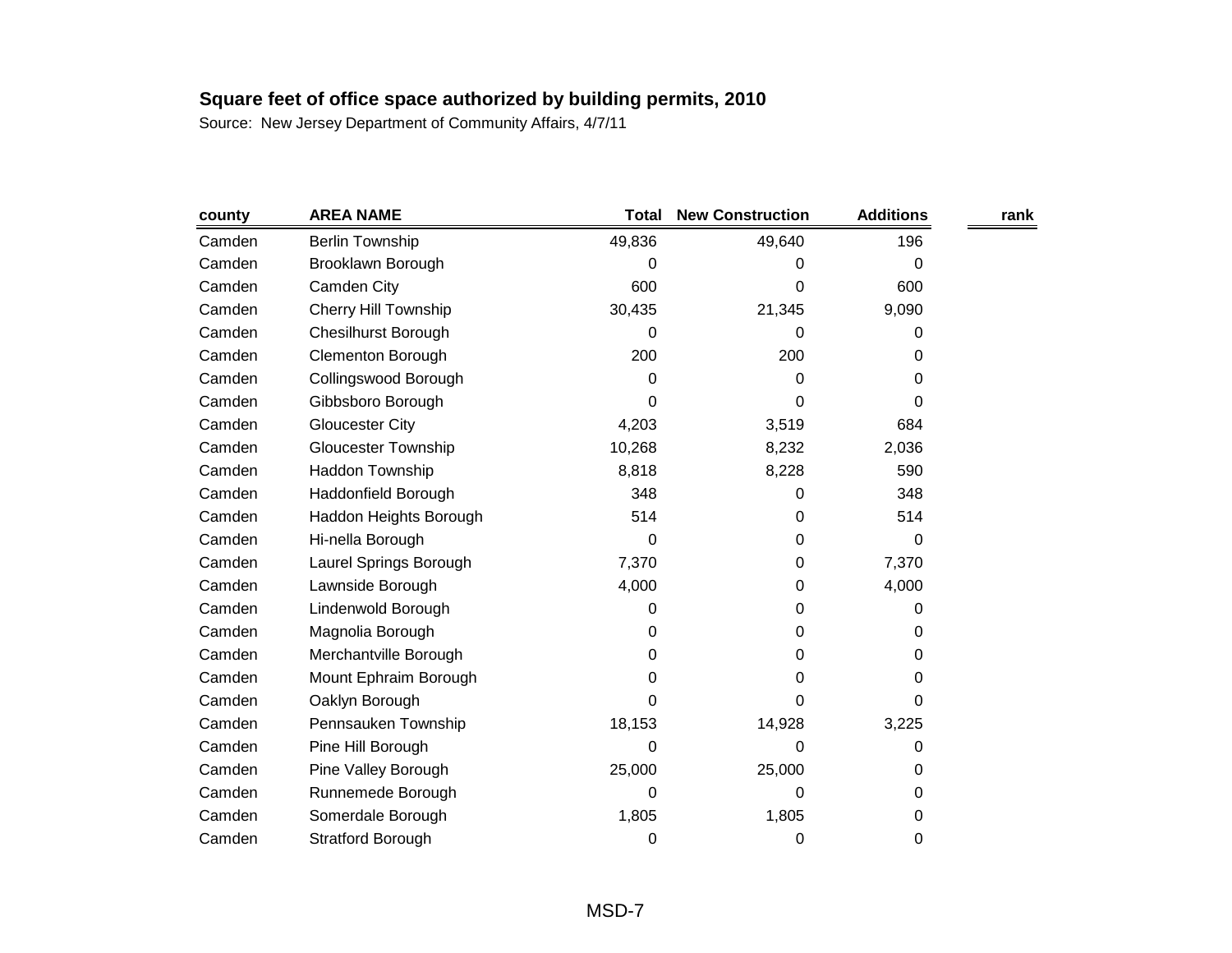| county     | <b>AREA NAME</b>           | Total   | <b>New Construction</b> | <b>Additions</b> | rank |
|------------|----------------------------|---------|-------------------------|------------------|------|
| Camden     | Tavistock Borough          | 0       | 0                       | 0                |      |
| Camden     | Voorhees Township          | 330,905 | 330,905                 | 0                |      |
| Camden     | <b>Waterford Township</b>  | 0       | 0                       | 0                |      |
| Camden     | <b>Winslow Township</b>    | 4,285   | 4,285                   | 0                |      |
| Camden     | Woodlynne Borough          | 0       | 0                       | 0                |      |
| Cape May   | Avalon Borough             | 0       | 0                       | 0                |      |
| Cape May   | Cape May City              | 0       | 0                       | 0                |      |
| Cape May   | Cape May Point Borough     | 0       | 0                       | 0                |      |
| Cape May   | Dennis Township            | 6,340   | 6,340                   | 0                |      |
| Cape May   | Lower Township             | 102     | 0                       | 102              |      |
| Cape May   | Middle Township            | 0       | 0                       | 0                |      |
| Cape May   | North Wildwood City        | 0       | 0                       | 0                |      |
| Cape May   | Ocean City                 | 1,860   | 0                       | 1,860            |      |
| Cape May   | Sea Isle City              | 10,736  | 10,306                  | 430              |      |
| Cape May   | Stone Harbor Borough       | 0       | 0                       | 0                |      |
| Cape May   | <b>Upper Township</b>      | 0       | 0                       | 0                |      |
| Cape May   | West Cape May Borough      | 0       | 0                       | 0                |      |
| Cape May   | West Wildwood Borough      | 0       | 0                       | 0                |      |
| Cape May   | <b>Wildwood City</b>       | 0       | 0                       | 0                |      |
| Cape May   | Wildwood Crest Borough     | 0       | 0                       | 0                |      |
| Cape May   | Woodbine Borough           | 0       | 0                       | 0                |      |
| Cumberland | <b>Bridgeton City</b>      | 0       | 0                       | 0                |      |
| Cumberland | <b>Commercial Township</b> | 1,728   | 1,728                   | 0                |      |
| Cumberland | Deerfield Township         | 0       | 0                       | 0                |      |
| Cumberland | Downe Township             | 0       | 0                       | 0                |      |
| Cumberland | <b>Fairfield Township</b>  | 0       | 0                       | 0                |      |
| Cumberland | <b>Greenwich Township</b>  | 0       | 0                       | 0                |      |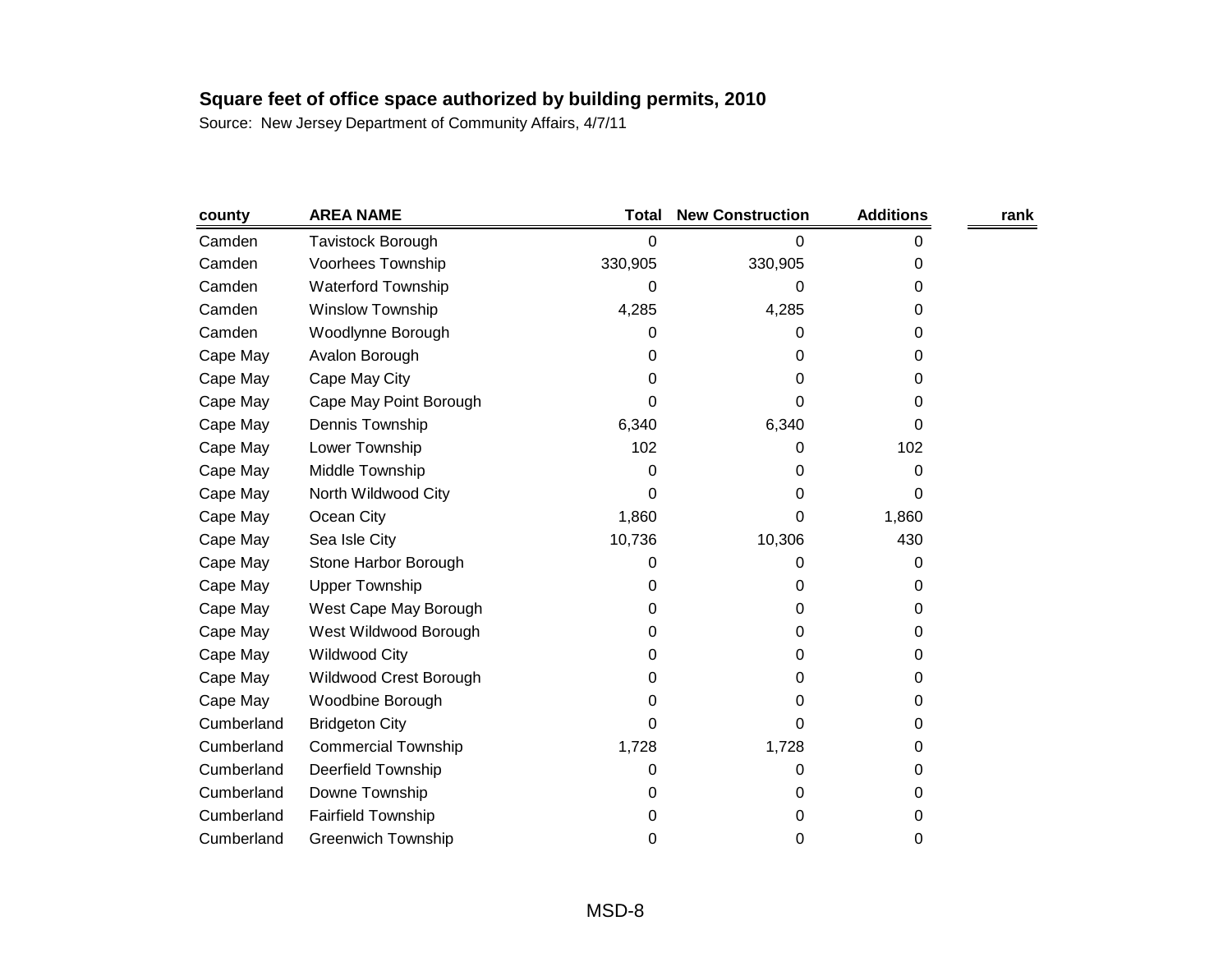| county       | <b>AREA NAME</b>                | <b>Total</b> | <b>New Construction</b> | <b>Additions</b> | rank |
|--------------|---------------------------------|--------------|-------------------------|------------------|------|
| Cumberland   | Hopewell Township               | 0            | 0                       | 0                |      |
| Cumberland   | Lawrence Township               | 0            | 0                       | 0                |      |
| Cumberland   | Maurice River Township          | 0            | 0                       | 0                |      |
| Cumberland   | Millville City                  | 0            | 0                       | 0                |      |
| Cumberland   | Shiloh Borough                  | 0            | 0                       | 0                |      |
| Cumberland   | <b>Stow Creek Township</b>      | 0            | 0                       | 0                |      |
| Cumberland   | <b>Upper Deerfield Township</b> | 0            | 0                       | 0                |      |
| Cumberland   | <b>Vineland City</b>            | 27,465       | 27,362                  | 103              |      |
| <b>Essex</b> | <b>Belleville Town</b>          | 9,384        | 9,384                   | 0                |      |
| <b>Essex</b> | <b>Bloomfield Township</b>      | 0            | 0                       | 0                |      |
| <b>Essex</b> | <b>Caldwell Township</b>        | 0            | 0                       | 0                |      |
| Essex        | Cedar Grove Township            | 19,897       | 0                       | 19,897           |      |
| <b>Essex</b> | East Orange City                | 0            | 0                       | 0                |      |
| Essex        | <b>Essex Fells Township</b>     | 0            | 0                       | 0                |      |
| Essex        | <b>Fairfield Township</b>       | 0            | 0                       | 0                |      |
| Essex        | Glen Ridge Borough              | 0            | 0                       | 0                |      |
| Essex        | Irvington Township              | 7,176        | 0                       | 7,176            |      |
| <b>Essex</b> | Livingston Township             | 0            | 0                       | 0                |      |
| <b>Essex</b> | Maplewood Township              | 0            | 0                       | 0                |      |
| <b>Essex</b> | Millburn Township               | 0            | 0                       | 0                |      |
| <b>Essex</b> | Montclair Township              | 563          | 0                       | 563              |      |
| Essex        | <b>Newark City</b>              | 70,664       | 49,647                  | 21,017           |      |
| <b>Essex</b> | North Caldwell Borough          | 0            | O                       | 0                |      |
| Essex        | Nutley Township                 | 890          | 0                       | 890              |      |
| Essex        | City of Orange Township         | 9,688        | 0                       | 9,688            |      |
| Essex        | Roseland Borough                | 222          | 0                       | 222              |      |
| Essex        | South Orange Village            | 0            | 0                       | 0                |      |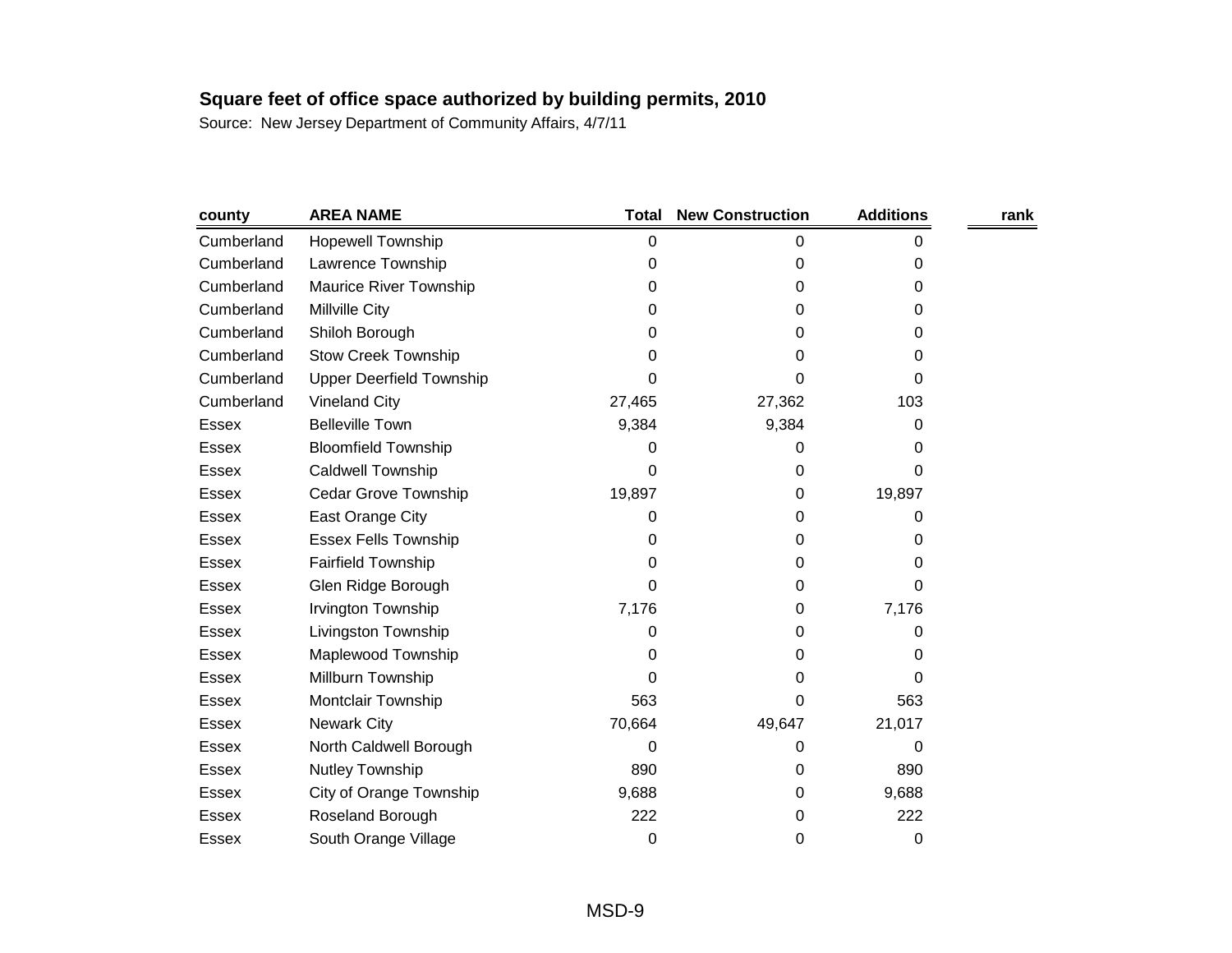| county       | <b>AREA NAME</b>               | Total   | <b>New Construction</b> | <b>Additions</b> | rank |
|--------------|--------------------------------|---------|-------------------------|------------------|------|
| Essex        | Verona Township                | 680     | 0                       | 680              |      |
| <b>Essex</b> | West Caldwell Township         | 235,494 | 0                       | 235,494          |      |
| Essex        | <b>West Orange Township</b>    | 0       | 0                       | O                |      |
| Gloucester   | Clayton Borough                | 17,036  | 17,036                  | 0                |      |
| Gloucester   | Deptford Township              | 4       | 0                       | 4                |      |
| Gloucester   | <b>East Greenwich Township</b> | 0       | 0                       | 0                |      |
| Gloucester   | <b>Elk Township</b>            | 0       | 0                       | 0                |      |
| Gloucester   | Franklin Township              | 14,752  | 14,752                  | 0                |      |
| Gloucester   | Glassboro Borough              | 14,160  | 14,160                  | 0                |      |
| Gloucester   | <b>Greenwich Township</b>      | 0       | 0                       | 0                |      |
| Gloucester   | Harrison Township              | 36,743  | 36,742                  |                  |      |
| Gloucester   | Logan Township                 | 41,168  | 38,768                  | 2,400            |      |
| Gloucester   | Mantua Township                | 2,373   | 0                       | 2,373            |      |
| Gloucester   | Monroe Township                | 6,980   | 6,980                   | 0                |      |
| Gloucester   | National Park Borough          | 0       | 0                       | 0                |      |
| Gloucester   | Newfield Borough               | 0       | 0                       | 0                |      |
| Gloucester   | Paulsboro Borough              | 4,769   | 4,769                   | 0                |      |
| Gloucester   | Pitman Borough                 | 480     | 0                       | 480              |      |
| Gloucester   | South Harrison Township        | 0       | 0                       | 0                |      |
| Gloucester   | Swedesborough Borough          | 0       | 0                       | 0                |      |
| Gloucester   | <b>Washington Township</b>     | 0       | 0                       | 0                |      |
| Gloucester   | Wenonah Borough                | 0       | 0                       | 0                |      |
| Gloucester   | West Deptford Township         | 49,278  | 0                       | 49,278           |      |
| Gloucester   | Westville Borough              | 0       | 0                       | 0                |      |
| Gloucester   | <b>Woodbury City</b>           | 0       | 0                       | 0                |      |
| Gloucester   | Woodbury Heights Borough       | 37,368  | 37,368                  | 0                |      |
| Gloucester   | <b>Woolwich Township</b>       | 15,960  | 15,960                  | 0                |      |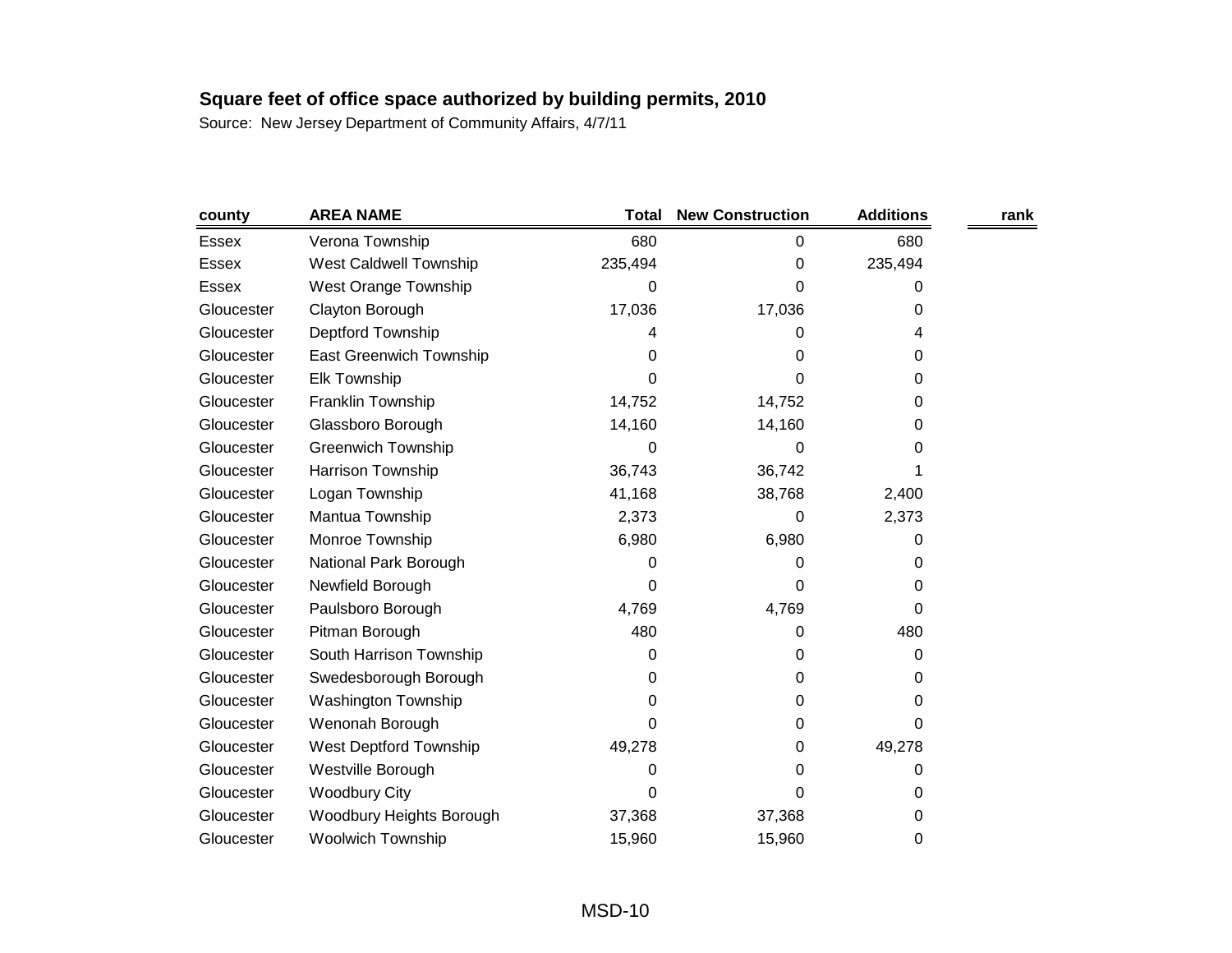| county    | <b>AREA NAME</b>          | <b>Total</b> | <b>New Construction</b> | <b>Additions</b> | rank |
|-----------|---------------------------|--------------|-------------------------|------------------|------|
| Hudson    | <b>Bayonne City</b>       | 43,147       | 42,958                  | 189              |      |
| Hudson    | East Newark Borough       | 0            | 0                       | 0                |      |
| Hudson    | <b>Guttenberg Town</b>    | 0            | 0                       | 0                |      |
| Hudson    | <b>Harrison Town</b>      | 0            | 0                       | 0                |      |
| Hudson    | Hoboken City              | 16,165       | 16,165                  | 0                |      |
| Hudson    | Jersey City               | 38,024       | 38,024                  | 0                |      |
| Hudson    | Kearny Town               | 0            | 0                       | 0                |      |
| Hudson    | North Bergen Township     | 0            | 0                       | 0                |      |
| Hudson    | Secaucus Town             | 0            | 0                       | 0                |      |
| Hudson    | <b>Union City</b>         | 1,600        | 0                       | 1,600            |      |
| Hudson    | Weehawken Township        | 0            | 0                       | 0                |      |
| Hudson    | West New York Town        | 875          | 0                       | 875              |      |
| Hunterdon | Alexandria Township       | 0            | 0                       | 0                |      |
| Hunterdon | <b>Bethlehem Township</b> | 0            | 0                       | 0                |      |
| Hunterdon | <b>Bloomsbury Borough</b> | 0            | 0                       | 0                |      |
| Hunterdon | Califon Borough           | 0            | 0                       | 0                |      |
| Hunterdon | Clinton Town              | 0            | 0                       | 0                |      |
| Hunterdon | <b>Clinton Township</b>   | 8,800        | 8,800                   | 0                |      |
| Hunterdon | <b>Delaware Township</b>  | 0            | 0                       | 0                |      |
| Hunterdon | East Amwell Township      | 0            | 0                       | 0                |      |
| Hunterdon | Flemington Borough        | 8,094        | 0                       | 8,094            |      |
| Hunterdon | Franklin Township         | 1,272        | 1,272                   | 0                |      |
| Hunterdon | Frenchtown Borough        | 0            | 0                       | 0                |      |
| Hunterdon | Glen Gardner Borough      | 0            | 0                       | 0                |      |
| Hunterdon | Hampton Borough           | 0            | 0                       | 0                |      |
| Hunterdon | High Bridge Borough       | 0            | 0                       | 0                |      |
| Hunterdon | <b>Holland Township</b>   | 0            | 0                       | 0                |      |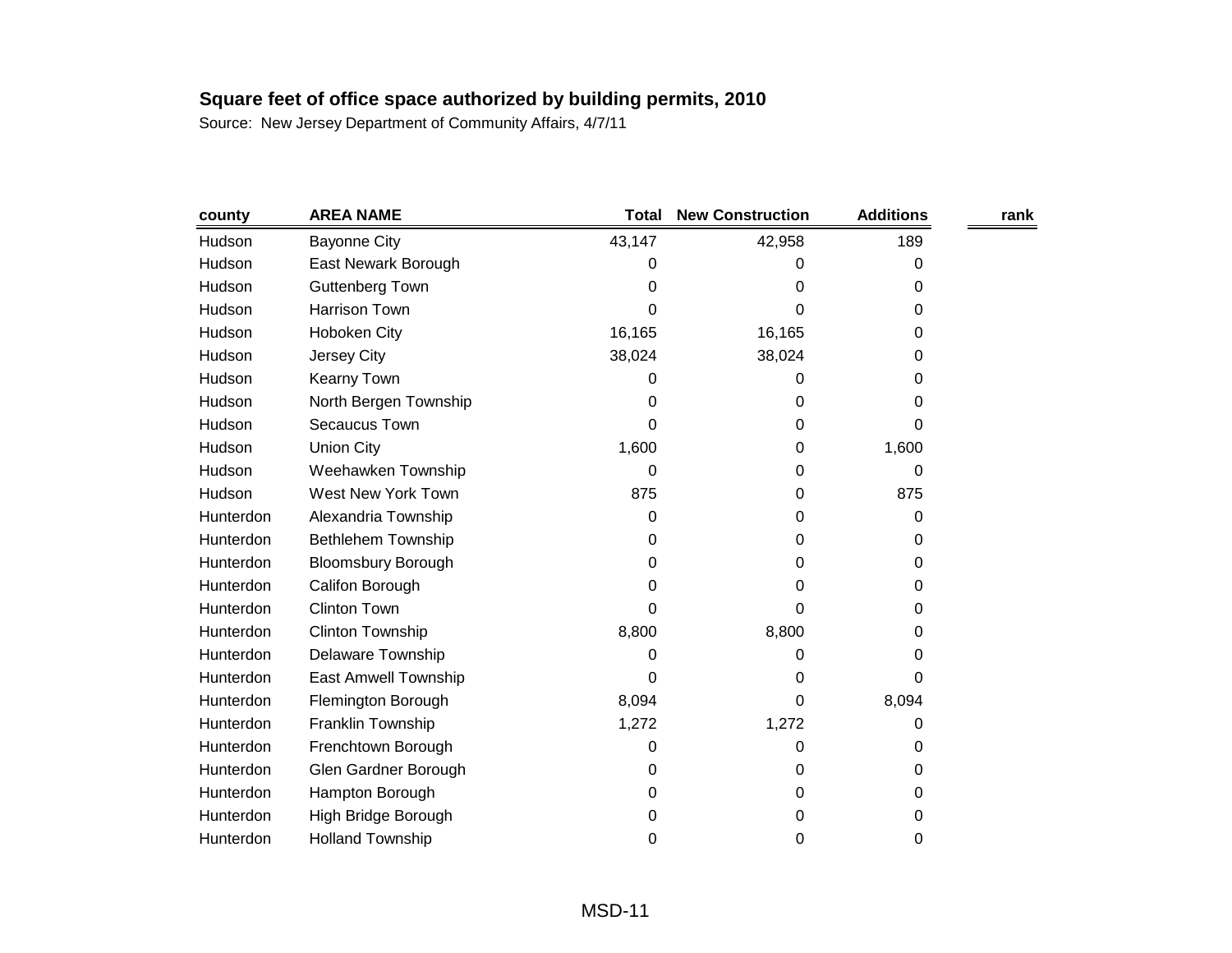| county    | <b>AREA NAME</b>          | <b>Total</b> | <b>New Construction</b> | <b>Additions</b> | rank |
|-----------|---------------------------|--------------|-------------------------|------------------|------|
| Hunterdon | Kingwood Township         | 1,800        | 1,800                   | 0                |      |
| Hunterdon | Lambertville City         | 0            | 0                       | 0                |      |
| Hunterdon | Lebanon Borough           | 0            | 0                       | 0                |      |
| Hunterdon | Lebanon Township          | 0            | 0                       | 0                |      |
| Hunterdon | Milford Borough           | 0            | 0                       | 0                |      |
| Hunterdon | Raritan Township          | 17,293       | 17,293                  | 0                |      |
| Hunterdon | Readington Township       | 0            | 0                       | 0                |      |
| Hunterdon | Stockton Borough          | 0            | 0                       | 0                |      |
| Hunterdon | <b>Tewksbury Township</b> | 0            | 0                       | 0                |      |
| Hunterdon | Union Township            | 5,847        | 5,847                   | 0                |      |
| Hunterdon | West Amwell Township      | 0            | 0                       | 0                |      |
| Mercer    | East Windsor Township     | 17,888       | 16,463                  | 1,425            |      |
| Mercer    | Ewing Township            | 0            | 0                       | 0                |      |
| Mercer    | Hamilton Township         | 45,148       | 40,476                  | 4,672            |      |
| Mercer    | <b>Hightstown Borough</b> | 0            | 0                       | 0                |      |
| Mercer    | Hopewell Borough          | 160          | 160                     | 0                |      |
| Mercer    | <b>Hopewell Township</b>  | 0            | 0                       | 0                |      |
| Mercer    | Lawrence Township         | 21,845       | 21,845                  | 0                |      |
| Mercer    | Pennington Borough        | 0            | 0                       | 0                |      |
| Mercer    | Princeton Borough         | 3,099        | 0                       | 3,099            |      |
| Mercer    | Princeton Township        | 248,761      | 248,761                 | 0                |      |
| Mercer    | <b>Trenton City</b>       | 0            | 0                       | 0                |      |
| Mercer    | Robbinsville Township     | 62,974       | 62,974                  | 0                |      |
| Mercer    | West Windsor Township     | 9,649        | 2,412                   | 7,237            |      |
| Middlesex | Carteret Borough          | 126,122      | 101,122                 | 25,000           |      |
| Middlesex | <b>Cranbury Township</b>  | 0            | 0                       | 0                |      |
| Middlesex | Dunellen Borough          | 0            | 0                       | 0                |      |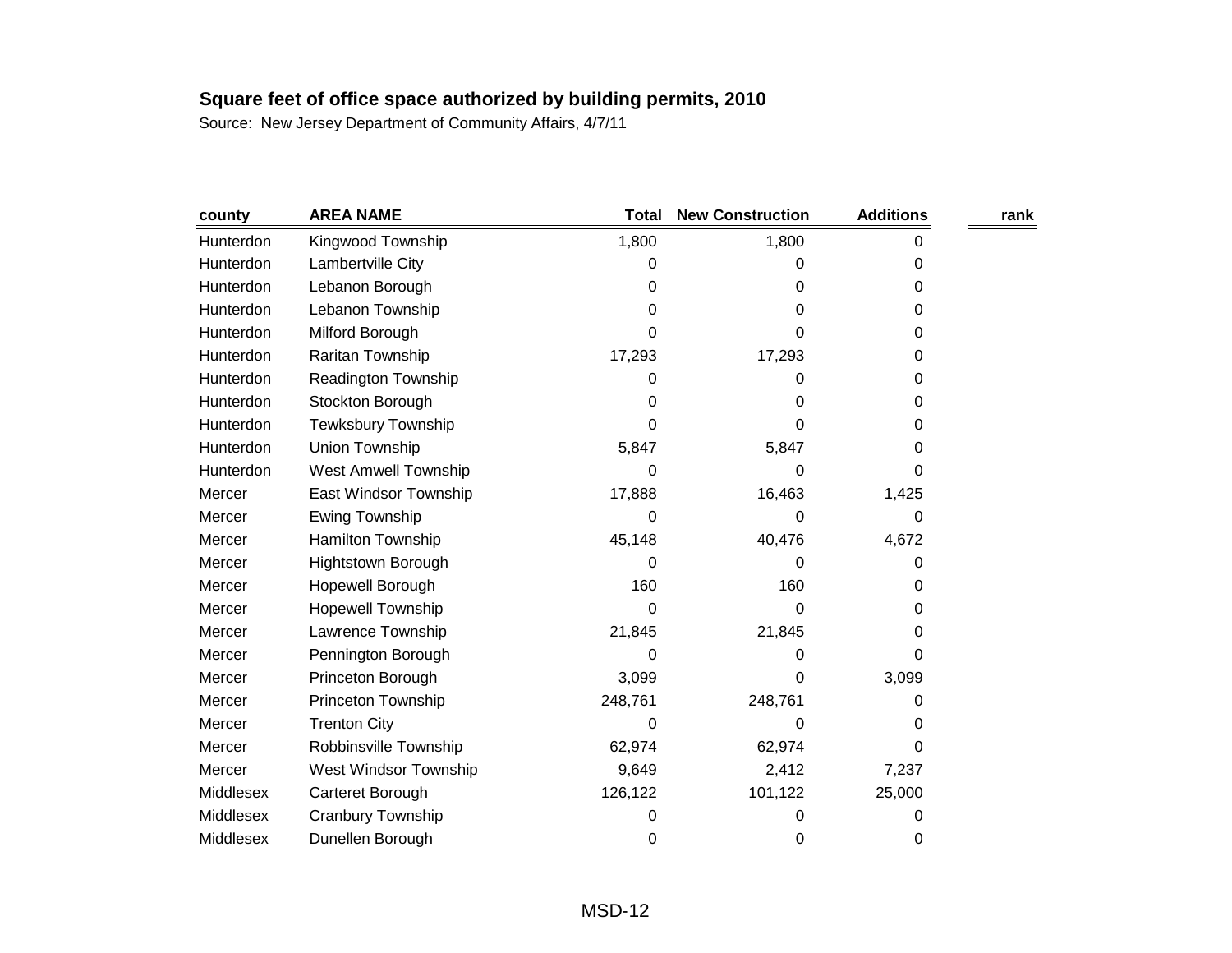| county    | <b>AREA NAME</b>             | Total   | <b>New Construction</b> | <b>Additions</b> | rank |
|-----------|------------------------------|---------|-------------------------|------------------|------|
| Middlesex | East Brunswick Township      | 38,930  | 38,930                  | 0                |      |
| Middlesex | <b>Edison Township</b>       | 34,253  | 6,612                   | 27,641           |      |
| Middlesex | Helmetta Borough             | 0       | 0                       | 0                |      |
| Middlesex | <b>Highland Park Borough</b> | 0       | 0                       | 0                |      |
| Middlesex | Jamesburg Borough            | 0       | 0                       | 0                |      |
| Middlesex | Old Bridge Township          | 22,736  | 22,736                  | 0                |      |
| Middlesex | Metuchen Borough             | 0       | 0                       | 0                |      |
| Middlesex | Middlesex Borough            | 0       | 0                       | 0                |      |
| Middlesex | Milltown Borough             | 3,844   | 3,844                   | 0                |      |
| Middlesex | Monroe Township              | 0       | 0                       | 0                |      |
| Middlesex | <b>New Brunswick City</b>    | 628,604 | 628,604                 | 0                |      |
| Middlesex | North Brunswick Township     | 4,957   | 4,957                   | 0                |      |
| Middlesex | Perth Amboy City             | 11,025  | 11,025                  | 0                |      |
| Middlesex | Piscataway Township          | 11,147  | 0                       | 11,147           |      |
| Middlesex | Plainsboro Township          | 107,784 | 107,784                 | 0                |      |
| Middlesex | Sayreville Borough           | 5,796   | 5,796                   | 0                |      |
| Middlesex | South Amboy City             | 0       | 0                       | 0                |      |
| Middlesex | South Brunswick Township     | 354,945 | 306,182                 | 48,763           |      |
| Middlesex | South Plainfield Borough     | 4,420   | 3,000                   | 1,420            |      |
| Middlesex | South River Borough          | 0       | 0                       | 0                |      |
| Middlesex | Spotswood Borough            | 0       | 0                       | 0                |      |
| Middlesex | Woodbridge Township          | 9,980   | 196                     | 9,784            |      |
| Monmouth  | Allenhurst Borough           | 0       | 0                       | 0                |      |
| Monmouth  | Allentown Borough            | 0       | 0                       | 0                |      |
| Monmouth  | <b>Asbury Park City</b>      | 0       | 0                       | 0                |      |
| Monmouth  | Atlantic Highlands Borough   | 8,001   | 0                       | 8,001            |      |
| Monmouth  | Avon-by-the-Sea Borough      | 0       | 0                       | 0                |      |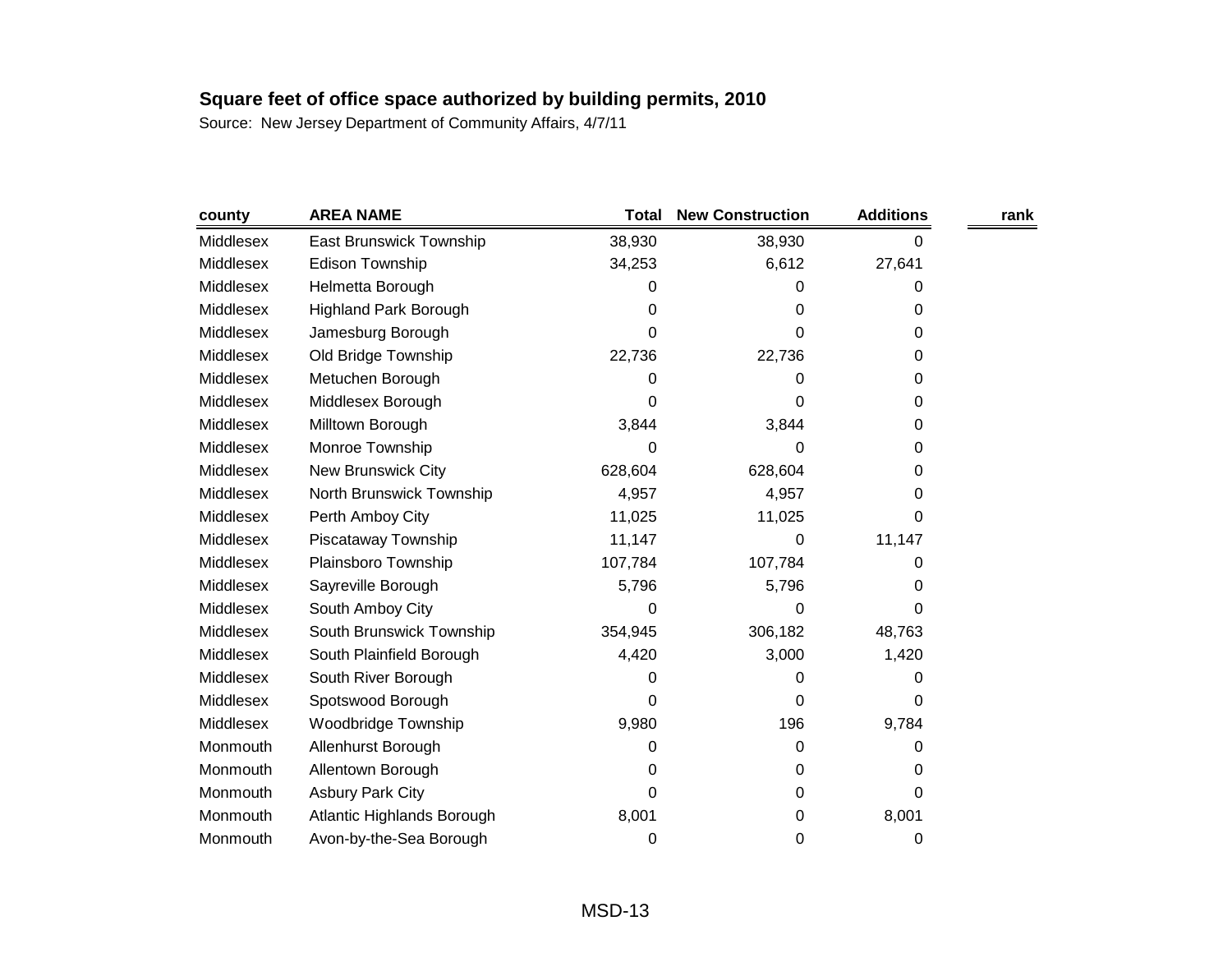| county   | <b>AREA NAME</b>             | <b>Total</b>   | <b>New Construction</b> | <b>Additions</b> | rank |
|----------|------------------------------|----------------|-------------------------|------------------|------|
| Monmouth | <b>Belmar Borough</b>        | 0              | 0                       | 0                |      |
| Monmouth | <b>Bradley Beach Borough</b> | 0              | 0                       | 0                |      |
| Monmouth | <b>Brielle Borough</b>       | 913            | 0                       | 913              |      |
| Monmouth | <b>Colts Neck Township</b>   | 0              | 0                       | 0                |      |
| Monmouth | Deal Borough                 | 0              | 0                       | 0                |      |
| Monmouth | Eatontown Borough            | 9,244          | 0                       | 9,244            |      |
| Monmouth | Englishtown Borough          | 0              | 0                       | 0                |      |
| Monmouth | Fair Haven Borough           | 11             | 0                       | 11               |      |
| Monmouth | Farmingdale Borough          | $\overline{2}$ | 2                       | 0                |      |
| Monmouth | Freehold Borough             | 0              | 0                       | 0                |      |
| Monmouth | Freehold Township            | 57,773         | 49,216                  | 8,557            |      |
| Monmouth | Highlands Borough            | 960            | 0                       | 960              |      |
| Monmouth | <b>Holmdel Township</b>      | 2,845          | 0                       | 2,845            |      |
| Monmouth | <b>Howell Township</b>       | 220            | 0                       | 220              |      |
| Monmouth | Interlaken Borough           | 0              | 0                       | 0                |      |
| Monmouth | Keansburg Borough            | 0              | 0                       | 0                |      |
| Monmouth | Keyport Borough              | 3,324          | 3,324                   | 0                |      |
| Monmouth | Little Silver Borough        | 3,374          | 84                      | 3,290            |      |
| Monmouth | Loch Arbour Village          | 0              | 0                       | 0                |      |
| Monmouth | Long Branch City             | 18,897         | 17,325                  | 1,572            |      |
| Monmouth | Manalapan Township           | 79,120         | 79,120                  | 0                |      |
| Monmouth | Manasquan Borough            | 0              | 0                       | 0                |      |
| Monmouth | Marlboro Township            | 18,798         | 18,798                  | 0                |      |
| Monmouth | Matawan Borough              | 0              | 0                       | 0                |      |
| Monmouth | Aberdeen Township            | 848            | 0                       | 848              |      |
| Monmouth | Middletown Township          | 17,375         | 8,073                   | 9,302            |      |
| Monmouth | <b>Millstone Township</b>    | 12,939         | 12,939                  | 0                |      |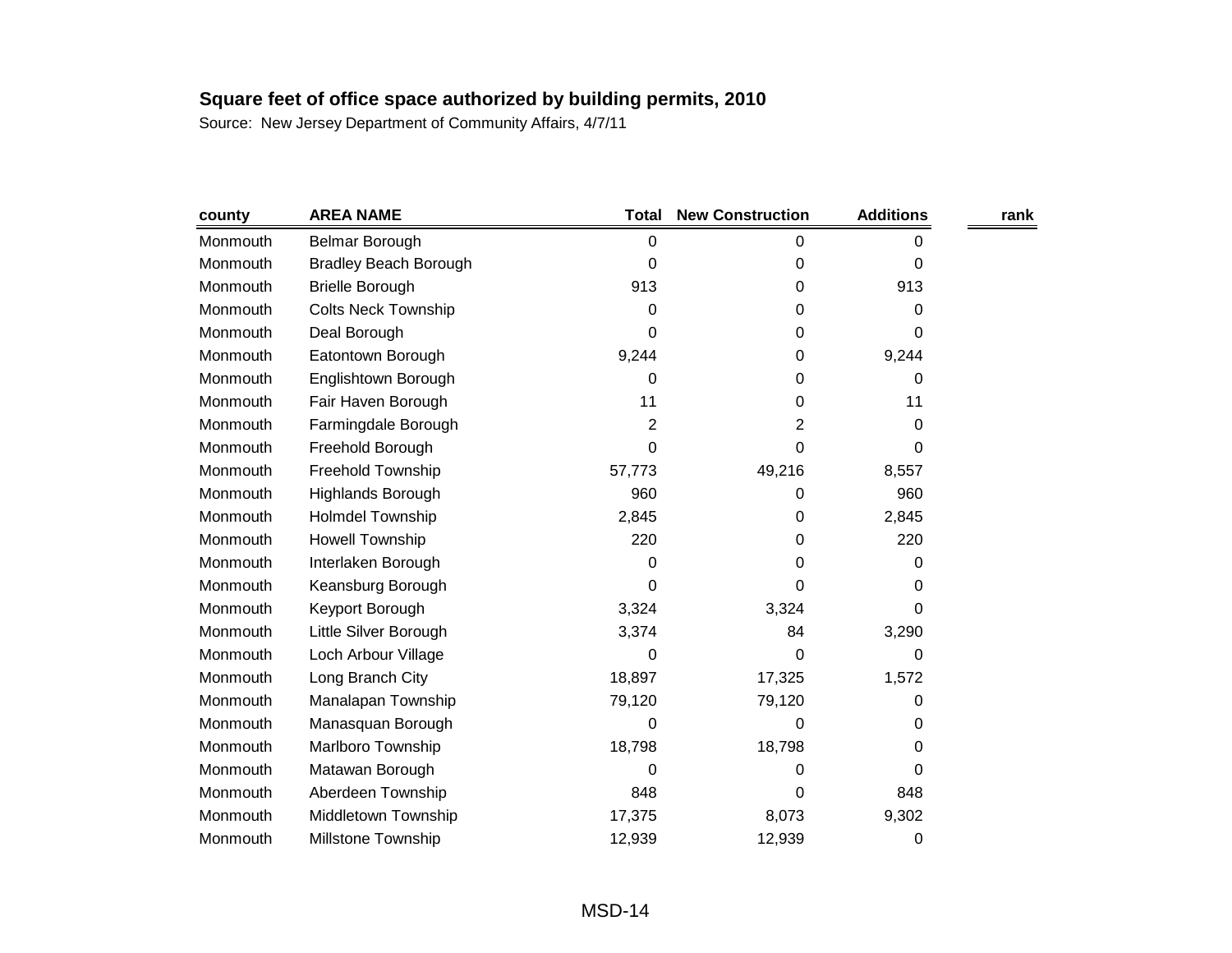| county        | <b>AREA NAME</b>               | Total  | <b>New Construction</b> | <b>Additions</b> | rank |
|---------------|--------------------------------|--------|-------------------------|------------------|------|
| Monmouth      | Monmouth Beach Borough         | 0      | 0                       | 0                |      |
| Monmouth      | Neptune Township               | 0      | 0                       | 0                |      |
| Monmouth      | Neptune City Borough           | 33,918 | 0                       | 33,918           |      |
| Monmouth      | <b>Tinton Falls Borough</b>    | 9,873  | 9,873                   | 0                |      |
| Monmouth      | Ocean Township                 | 0      | 0                       | 0                |      |
| Monmouth      | Oceanport Borough              | 0      | 0                       | 0                |      |
| Monmouth      | <b>Hazlet Township</b>         | 1,404  | 0                       | 1,404            |      |
| Monmouth      | Red Bank Borough               | 732    | 0                       | 732              |      |
| Monmouth      | Roosevelt Borough              | 0      | 0                       | 0                |      |
| Monmouth      | Rumson Borough                 |        | 1                       | 0                |      |
| Monmouth      | Sea Bright Borough             | 442    | 0                       | 442              |      |
| Monmouth      | Sea Girt Borough               | 0      | 0                       | 0                |      |
| Monmouth      | Shrewsbury Borough             | 0      | 0                       | 0                |      |
| Monmouth      | Shrewsbury Township            | 0      | 0                       | 0                |      |
| Monmouth      | Lake Como Borough              | 0      | 0                       | 0                |      |
| Monmouth      | Spring Lake Borough            | 135    | 0                       | 135              |      |
| Monmouth      | Spring Lake Heights Boro       | 18,056 | 12,857                  | 5,199            |      |
| Monmouth      | Union Beach Borough            | 0      | 0                       | 0                |      |
| Monmouth      | <b>Upper Freehold Township</b> | 0      | 0                       | 0                |      |
| Monmouth      | Wall Township                  | 43,694 | 32,049                  | 11,645           |      |
| Monmouth      | West Long Branch Borough       | 781    | 0                       | 781              |      |
| <b>Morris</b> | <b>Boonton Town</b>            | 0      | 0                       | 0                |      |
| <b>Morris</b> | <b>Boonton Township</b>        | 0      | 0                       | 0                |      |
| <b>Morris</b> | <b>Butler Borough</b>          | 0      | 0                       | 0                |      |
| <b>Morris</b> | Chatham Borough                | 0      | 0                       | 0                |      |
| <b>Morris</b> | Chatham Township               | 0      | 0                       | 0                |      |
| <b>Morris</b> | Chester Borough                | 6,364  | 6,364                   | 0                |      |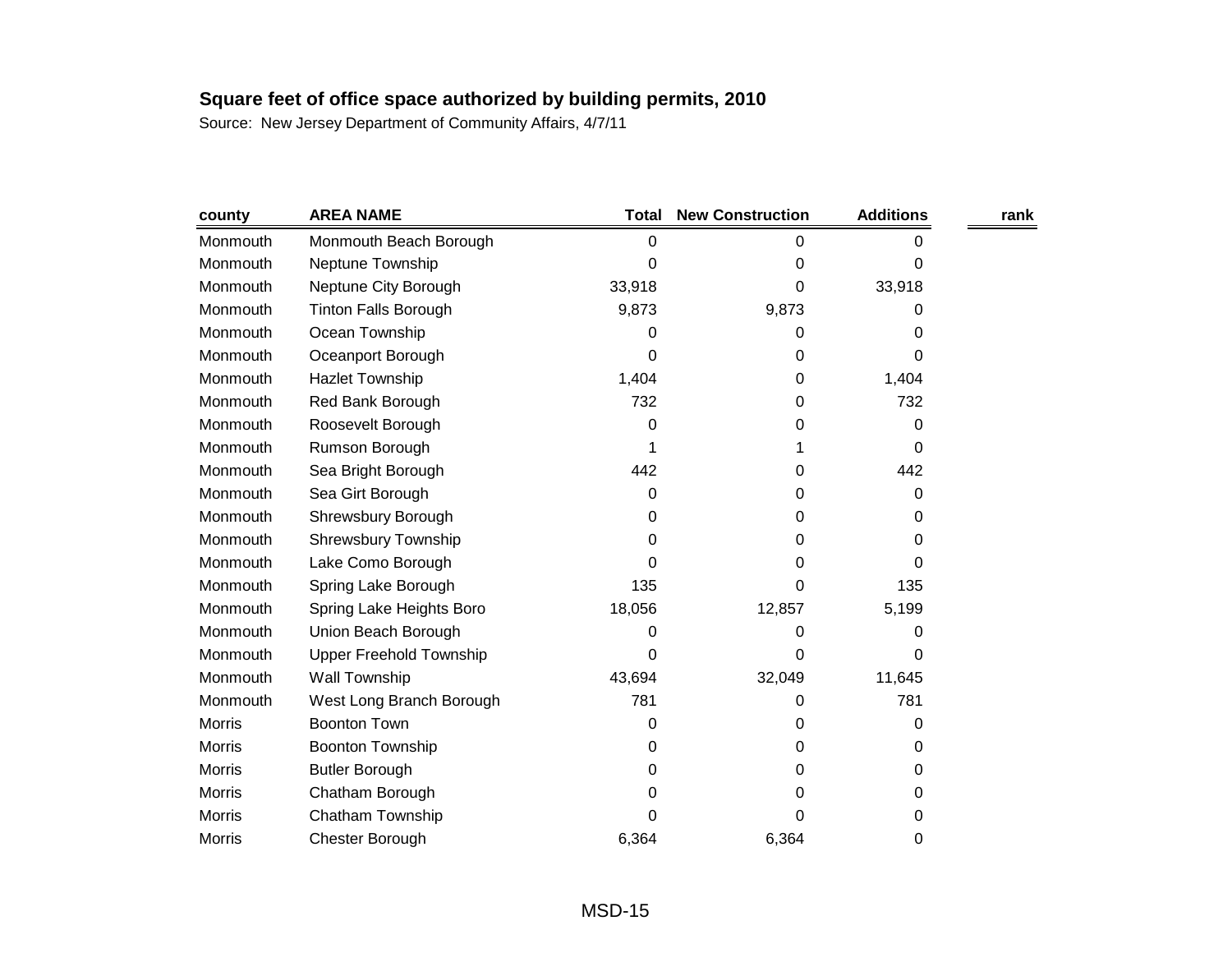| county        | <b>AREA NAME</b>          | <b>Total</b> | <b>New Construction</b> | <b>Additions</b> | rank |
|---------------|---------------------------|--------------|-------------------------|------------------|------|
| <b>Morris</b> | <b>Chester Township</b>   | 0            | 0                       | 0                |      |
| <b>Morris</b> | Denville Township         | 2,508        | 0                       | 2,508            |      |
| <b>Morris</b> | Dover Town                | 1,150        | 0                       | 1,150            |      |
| <b>Morris</b> | East Hanover Township     | 690          | 0                       | 690              |      |
| <b>Morris</b> | Florham Park Borough      | 362,665      | 349,925                 | 12,740           |      |
| <b>Morris</b> | Hanover Township          | 0            | 0                       | 0                |      |
| <b>Morris</b> | Harding Township          | 0            | 0                       | 0                |      |
| <b>Morris</b> | Jefferson Township        | 0            | 0                       | 0                |      |
| <b>Morris</b> | Kinnelon Borough          | 0            | 0                       | 0                |      |
| <b>Morris</b> | Lincoln Park Borough      | 0            | 0                       | 0                |      |
| <b>Morris</b> | Madison Borough           | 1,546        | 0                       | 1,546            |      |
| <b>Morris</b> | Mendham Borough           | 0            | 0                       | 0                |      |
| <b>Morris</b> | Mendham Township          | 0            | 0                       | 0                |      |
| <b>Morris</b> | Mine Hill Township        | 0            | 0                       | 0                |      |
| <b>Morris</b> | Montville Township        | 0            | 0                       | 0                |      |
| <b>Morris</b> | Morris Township           | 18,710       | 14,178                  | 4,532            |      |
| <b>Morris</b> | Morris Plains Borough     | 0            | 0                       | 0                |      |
| <b>Morris</b> | Morristown Town           | 0            | 0                       | 0                |      |
| <b>Morris</b> | Mountain Lakes Borough    | 0            | 0                       | 0                |      |
| <b>Morris</b> | Mount Arlington Borough   | 0            | 0                       | 0                |      |
| <b>Morris</b> | Mount Olive Township      | 0            | 0                       | 0                |      |
| <b>Morris</b> | Netcong Borough           | 0            | 0                       | 0                |      |
| Morris        | Parsippany-Troy Hills Twp | 5,202        | 4,963                   | 239              |      |
| <b>Morris</b> | Long Hill Township        | 2,945        | 0                       | 2,945            |      |
| <b>Morris</b> | Pequannock Township       | 17,224       | 17,224                  | 0                |      |
| <b>Morris</b> | Randolph Township         | 0            | 0                       | 0                |      |
| <b>Morris</b> | Riverdale Borough         | 7,400        | 7,400                   | 0                |      |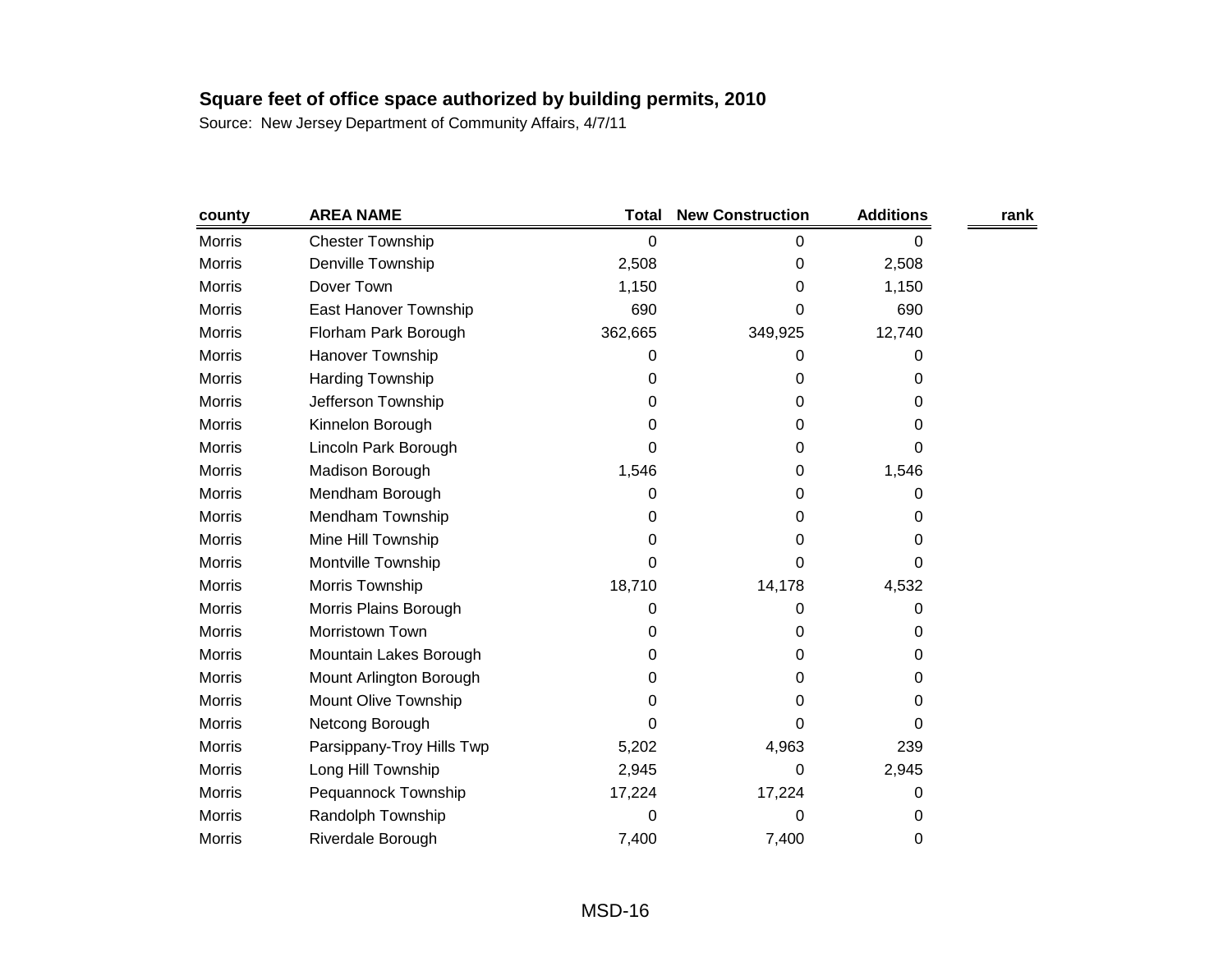| county        | <b>AREA NAME</b>               | <b>Total</b> | <b>New Construction</b> | <b>Additions</b> | rank |
|---------------|--------------------------------|--------------|-------------------------|------------------|------|
| <b>Morris</b> | Rockaway Borough               | 4,403        | 4,403                   | 0                |      |
| Morris        | Rockaway Township              | 0            | 0                       | 0                |      |
| Morris        | Roxbury Township               | 3,390        | 3,390                   | 0                |      |
| <b>Morris</b> | <b>Victory Gardens Borough</b> | 0            | 0                       | 0                |      |
| Morris        | <b>Washington Township</b>     | 240          | 0                       | 240              |      |
| Morris        | Wharton Borough                | 0            | 0                       | 0                |      |
| Ocean         | Barnegat Light Borough         | 0            | 0                       | 0                |      |
| Ocean         | Bay Head Borough               | 429          | 0                       | 429              |      |
| Ocean         | Beach Haven Borough            | 0            | 0                       | 0                |      |
| Ocean         | Beachwood Borough              | 0            | 0                       | 0                |      |
| Ocean         | <b>Berkeley Township</b>       | 10,939       | 10,939                  | 0                |      |
| Ocean         | <b>Brick Township</b>          | 5,832        | 5,332                   | 500              |      |
| Ocean         | <b>Toms River Township</b>     | 20,096       | 10,625                  | 9,471            |      |
| Ocean         | Eagleswood Township            | 0            | 0                       | 0                |      |
| Ocean         | Harvey Cedars Borough          | 0            | 0                       | 0                |      |
| Ocean         | <b>Island Heights Borough</b>  | 0            | 0                       | 0                |      |
| Ocean         | Jackson Township               | 20,746       | 20,746                  | 0                |      |
| Ocean         | Lacey Township                 | 0            | 0                       | 0                |      |
| Ocean         | Lakehurst Borough              | 0            | 0                       | 0                |      |
| Ocean         | Lakewood Township              | 14,348       | 11,059                  | 3,289            |      |
| Ocean         | Lavallette Borough             | 0            | 0                       | 0                |      |
| Ocean         | Little Egg Harbor Township     | 0            | 0                       | 0                |      |
| Ocean         | Long Beach Township            | 0            | 0                       | 0                |      |
| Ocean         | Manchester Township            | 0            | 0                       | 0                |      |
| Ocean         | Mantoloking Borough            | 0            | 0                       | 0                |      |
| Ocean         | Ocean Township                 | 0            | 0                       | 0                |      |
| Ocean         | Ocean Gate Borough             | 0            | 0                       | 0                |      |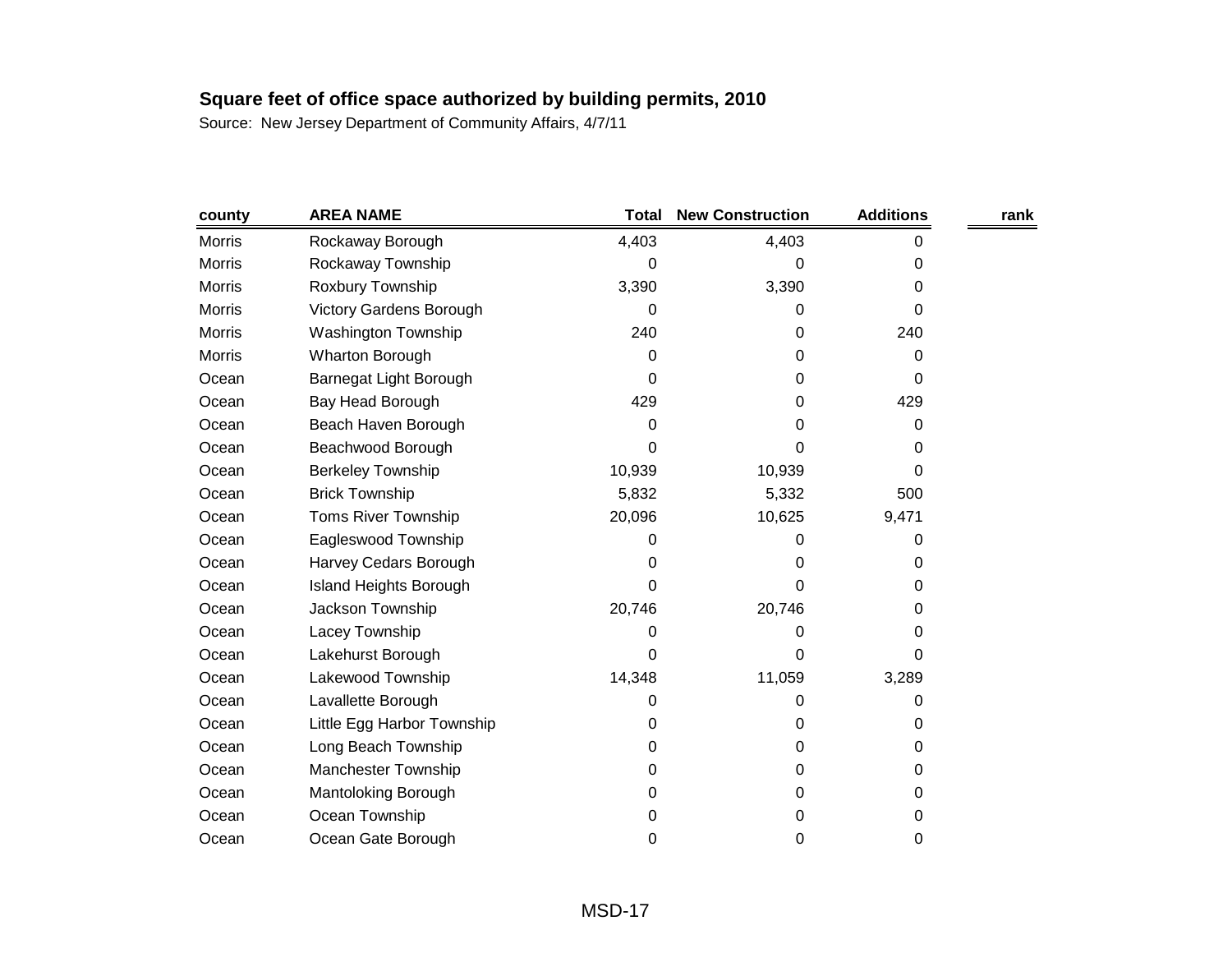| county  | <b>AREA NAME</b>            | <b>Total</b> | <b>New Construction</b> | <b>Additions</b> | rank |
|---------|-----------------------------|--------------|-------------------------|------------------|------|
| Ocean   | Pine Beach Borough          | 0            | 0                       | 0                |      |
| Ocean   | <b>Plumsted Township</b>    | 0            | 0                       | 0                |      |
| Ocean   | Point Pleasant Borough      | 0            | 0                       | 0                |      |
| Ocean   | Point Pleasant Beach Boro   | 0            | 0                       | 0                |      |
| Ocean   | Seaside Heights Borough     | 0            | 0                       | 0                |      |
| Ocean   | Seaside Park Borough        | 0            | 0                       | 0                |      |
| Ocean   | Ship Bottom Borough         | 0            | 0                       | 0                |      |
| Ocean   | South Toms River Borough    | 520          | 520                     | 0                |      |
| Ocean   | <b>Stafford Township</b>    | 321          | 0                       | 321              |      |
| Ocean   | Surf City Borough           | 0            | 0                       | 0                |      |
| Ocean   | <b>Tuckerton Borough</b>    | 0            | 0                       | 0                |      |
| Ocean   | <b>Barnegat Township</b>    | 14,838       | 14,838                  | 0                |      |
| Passaic | <b>Bloomingdale Borough</b> | 5,600        | 5,600                   | 0                |      |
| Passaic | <b>Clifton City</b>         | 324,882      | 324,053                 | 829              |      |
| Passaic | Haledon Borough             | 0            | 0                       | 0                |      |
| Passaic | Hawthorne Borough           | 15,605       | 0                       | 15,605           |      |
| Passaic | Little Falls Township       |              | 0                       |                  |      |
| Passaic | North Haledon Borough       | 0            | 0                       | 0                |      |
| Passaic | Passaic City                | 0            | 0                       | 0                |      |
| Passaic | Paterson City               | 11,601       | 11,200                  | 401              |      |
| Passaic | Pompton Lakes Borough       | 0            | 0                       | 0                |      |
| Passaic | Prospect Park Borough       | 0            | 0                       | 0                |      |
| Passaic | Ringwood Borough            | 0            | 0                       | 0                |      |
| Passaic | Totowa Borough              | 49,557       | 0                       | 49,557           |      |
| Passaic | Wanaque Borough             | 1,184        | 1,184                   | 0                |      |
| Passaic | Wayne Township              | 9,066        | 6,066                   | 3,000            |      |
| Passaic | West Milford Township       | 0            | 0                       | 0                |      |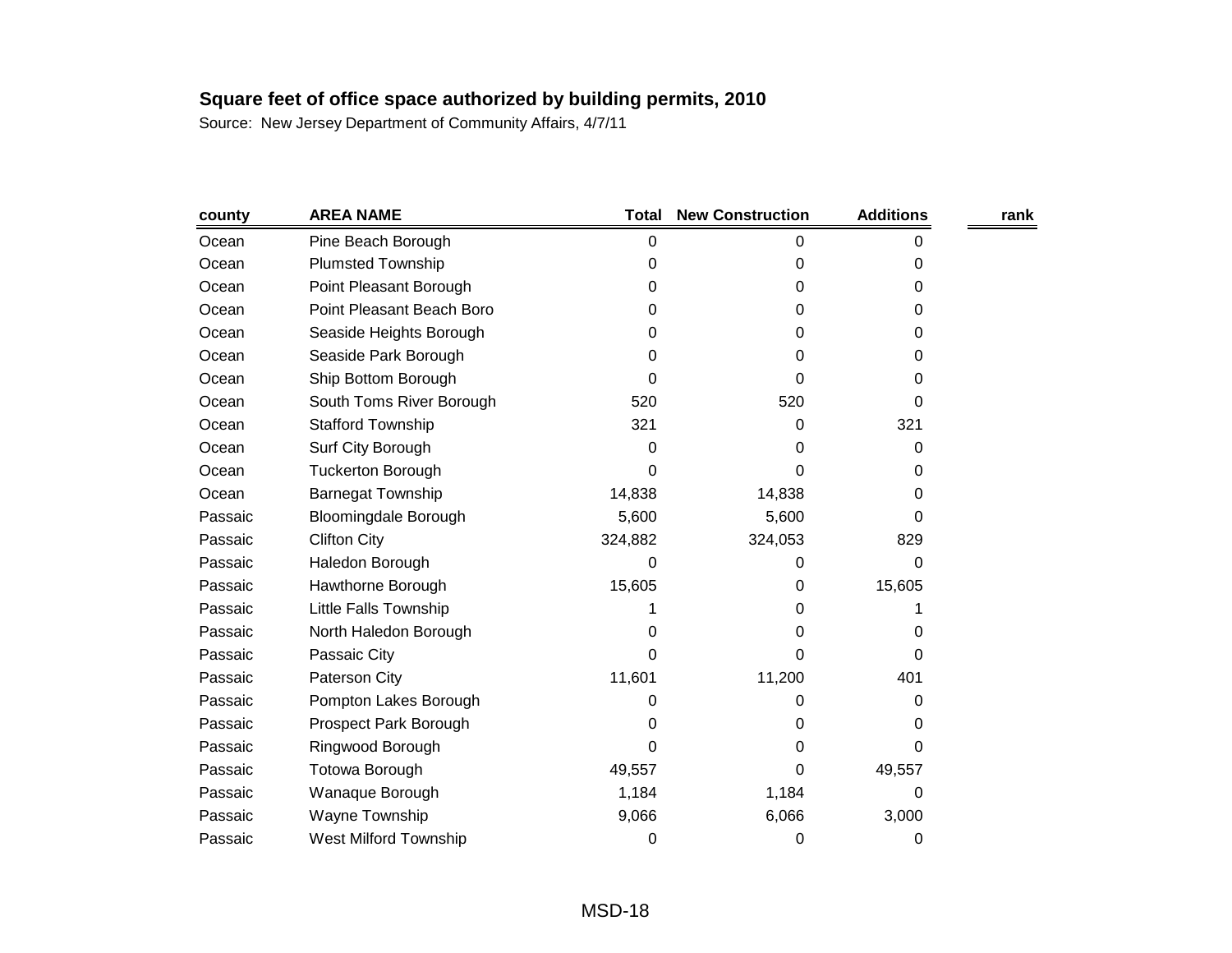| county   | <b>AREA NAME</b>                 | Total  | <b>New Construction</b> | <b>Additions</b> | rank |
|----------|----------------------------------|--------|-------------------------|------------------|------|
| Passaic  | Woodland Park Borough            | 0      | 0                       | 0                |      |
| Salem    | Alloway Township                 | 1,670  | 1,670                   | 0                |      |
| Salem    | Elmer Borough                    | 0      | 0                       | 0                |      |
| Salem    | Elsinboro Township               | 0      | 0                       | 0                |      |
| Salem    | Lower Alloways Creek Twp         | 0      | 0                       | 0                |      |
| Salem    | Mannington Township              | 2      | 2                       | 0                |      |
| Salem    | <b>Oldmans Township</b>          | 1,200  | 1,200                   | 0                |      |
| Salem    | Penns Grove Borough              | 0      | 0                       | 0                |      |
| Salem    | Pennsville Township              | 0      | 0                       | 0                |      |
| Salem    | Pilesgrove Township              | 0      | 0                       | 0                |      |
| Salem    | Pittsgrove Township              | 6,320  | 6,320                   | 0                |      |
| Salem    | Quinton Township                 | 0      | 0                       | 0                |      |
| Salem    | Salem City                       | 0      | 0                       | 0                |      |
| Salem    | <b>Carneys Point Township</b>    | 0      | 0                       | 0                |      |
| Salem    | <b>Upper Pittsgrove Township</b> | 14,557 | 8,805                   | 5,752            |      |
| Salem    | Woodstown Borough                | 0      | 0                       | 0                |      |
| Somerset | <b>Bedminster Township</b>       | 2,469  | 0                       | 2,469            |      |
| Somerset | <b>Bernards Township</b>         | 0      | 0                       | 0                |      |
| Somerset | Bernardsville Borough            | 0      | 0                       | 0                |      |
| Somerset | Bound Brook Borough              | 0      | 0                       | 0                |      |
| Somerset | <b>Branchburg Township</b>       | 375    | 0                       | 375              |      |
| Somerset | <b>Bridgewater Township</b>      | 5,475  | 5,176                   | 299              |      |
| Somerset | Far Hills Borough                | 0      | 0                       | 0                |      |
| Somerset | Franklin Township                | 91,994 | 71,017                  | 20,977           |      |
| Somerset | Green Brook Township             | 0      | 0                       | 0                |      |
| Somerset | <b>Hillsborough Township</b>     | 192    | 0                       | 192              |      |
| Somerset | Manville Borough                 | 0      | 0                       | 0                |      |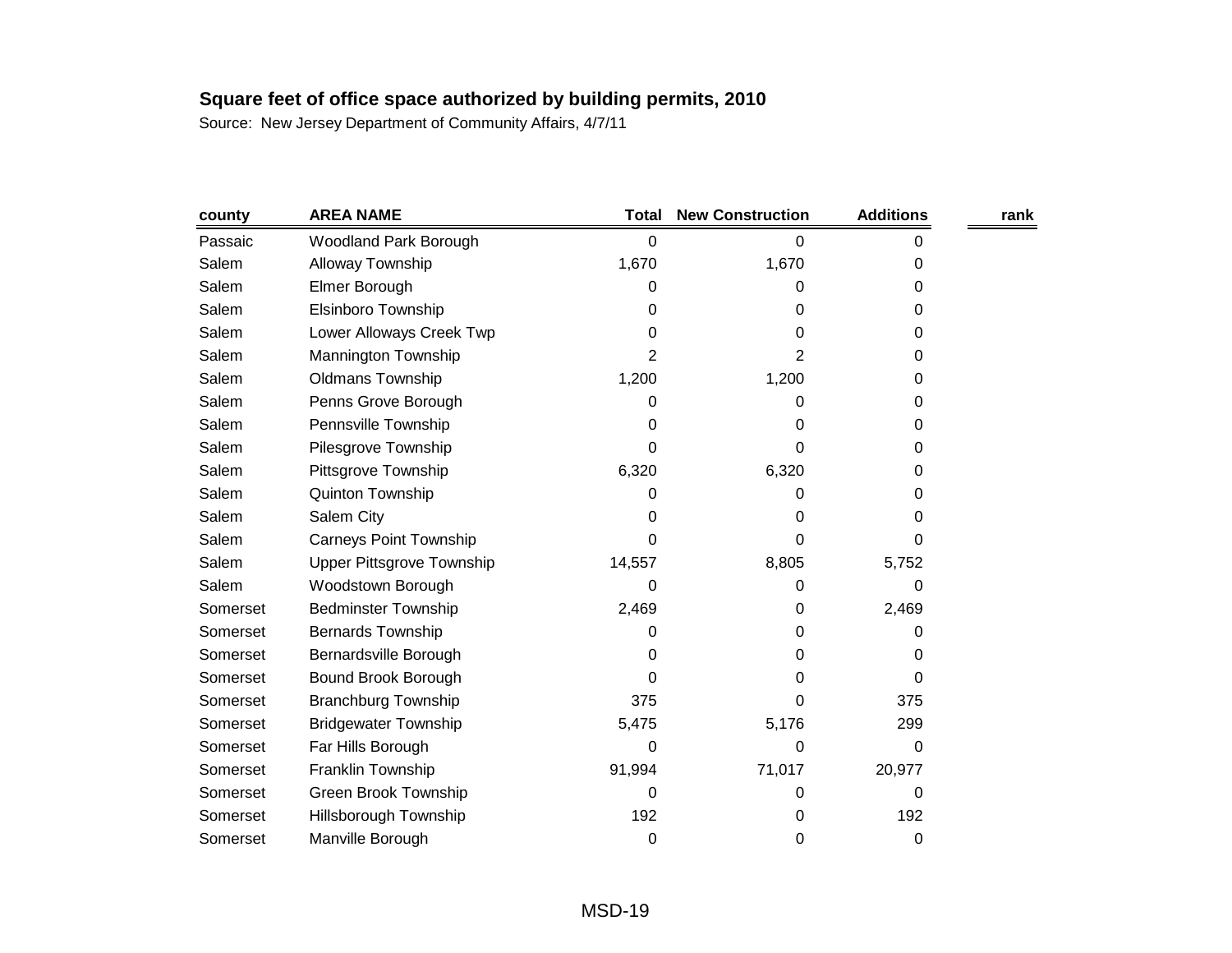| county        | <b>AREA NAME</b>           | <b>Total</b> | <b>New Construction</b> | <b>Additions</b> | rank |
|---------------|----------------------------|--------------|-------------------------|------------------|------|
| Somerset      | Millstone Borough          | 0            | 0                       | 0                |      |
| Somerset      | Montgomery Township        | 0            | 0                       | 0                |      |
| Somerset      | North Plainfield Borough   | 0            | 0                       | 0                |      |
| Somerset      | Peapack-Gladstone Boro     | 8,849        | 8,849                   | 0                |      |
| Somerset      | Raritan Borough            | 136          | 0                       | 136              |      |
| Somerset      | Rocky Hill Borough         |              | 0                       | 1                |      |
| Somerset      | Somerville Borough         | 1,261        | 0                       | 1,261            |      |
| Somerset      | South Bound Brook Boro     | 0            | 0                       | 0                |      |
| Somerset      | Warren Township            | 7,600        | 7,600                   | 0                |      |
| Somerset      | Watchung Borough           | 0            | 0                       | 0                |      |
| <b>Sussex</b> | Andover Borough            | 1,800        | 1,800                   | 0                |      |
| <b>Sussex</b> | Andover Township           | 0            | 0                       | 0                |      |
| <b>Sussex</b> | <b>Branchville Borough</b> | 0            | 0                       | 0                |      |
| <b>Sussex</b> | <b>Byram Township</b>      | 0            | 0                       | 0                |      |
| <b>Sussex</b> | Frankford Township         | 5,170        | 5,170                   | 0                |      |
| <b>Sussex</b> | Franklin Borough           | 0            | 0                       | 0                |      |
| <b>Sussex</b> | Fredon Township            | 0            | 0                       | 0                |      |
| <b>Sussex</b> | Green Township             | 0            | 0                       | 0                |      |
| <b>Sussex</b> | Hamburg Borough            | 0            | 0                       | 0                |      |
| <b>Sussex</b> | Hampton Township           | 24,504       | 24,504                  | 0                |      |
| <b>Sussex</b> | <b>Hardyston Township</b>  | 0            | 0                       | 0                |      |
| <b>Sussex</b> | Hopatcong Borough          | 7,500        | 0                       | 7,500            |      |
| <b>Sussex</b> | Lafayette Township         | 0            | 0                       | 0                |      |
| <b>Sussex</b> | Montague Township          | 0            | 0                       | 0                |      |
| <b>Sussex</b> | Newton Town                | 0            | 0                       | 0                |      |
| <b>Sussex</b> | Ogdensburg Borough         | 0            | 0                       | 0                |      |
| Sussex        | Sandyston Township         | 0            | 0                       | 0                |      |
|               |                            |              |                         |                  |      |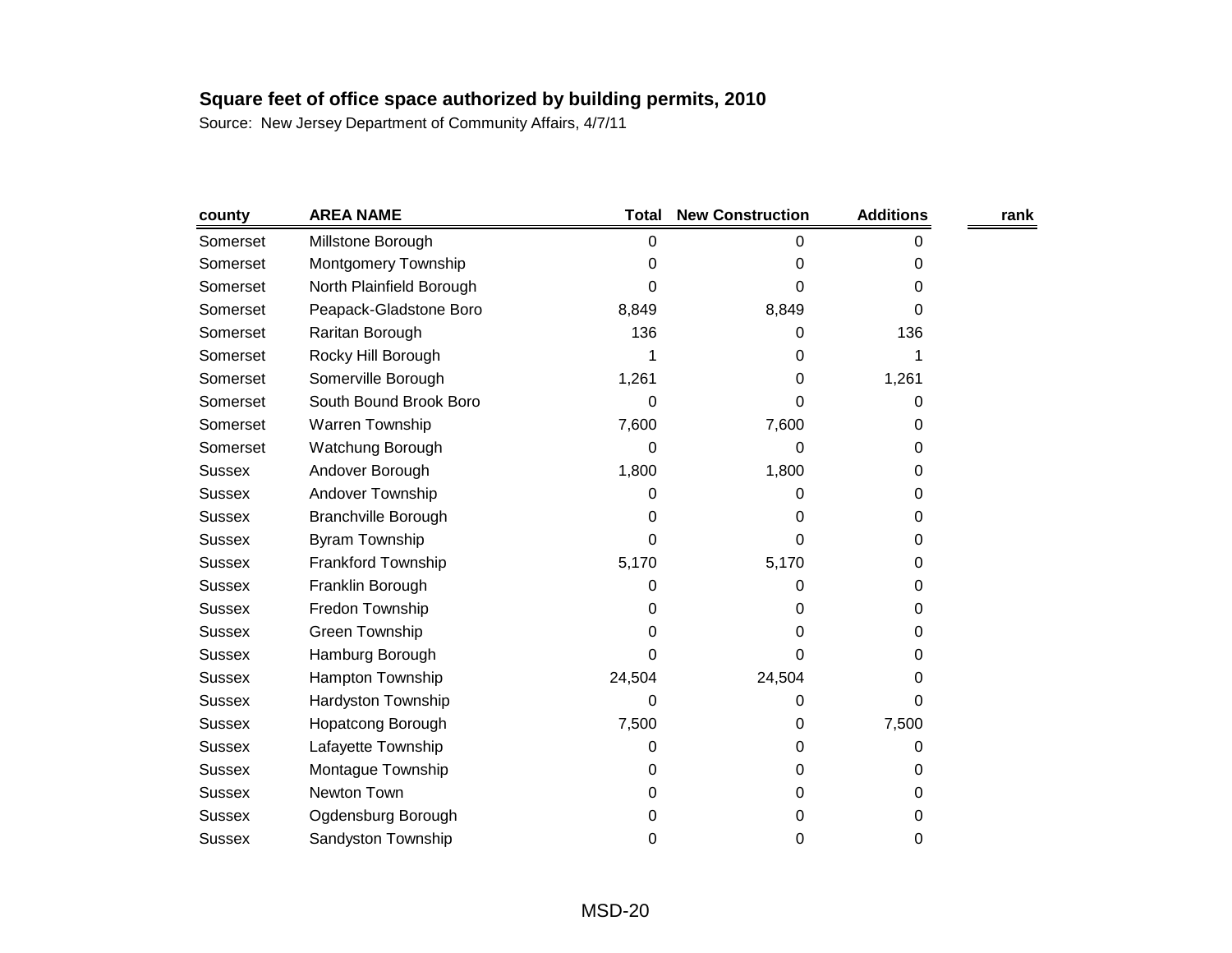| county        | <b>AREA NAME</b>                 | <b>Total</b> | <b>New Construction</b> | <b>Additions</b> | rank |
|---------------|----------------------------------|--------------|-------------------------|------------------|------|
| <b>Sussex</b> | Sparta Township                  | 388          | 0                       | 388              |      |
| <b>Sussex</b> | Stanhope Borough                 | 0            | 0                       | 0                |      |
| <b>Sussex</b> | <b>Stillwater Township</b>       | 0            | 0                       | 0                |      |
| <b>Sussex</b> | Sussex Borough                   | 0            | 0                       | 0                |      |
| <b>Sussex</b> | Vernon Township                  | 1,493        | 0                       | 1,493            |      |
| Sussex        | <b>Walpack Township</b>          | 0            | 0                       | 0                |      |
| <b>Sussex</b> | Wantage Township                 | 0            | 0                       | 0                |      |
| Union         | <b>Berkeley Heights Township</b> | 1,776        | 0                       | 1,776            |      |
| Union         | <b>Clark Township</b>            | 10,446       | 0                       | 10,446           |      |
| Union         | Cranford Township                | 5,248        | 0                       | 5,248            |      |
| Union         | Elizabeth City                   | 11,489       | 11,489                  | 0                |      |
| Union         | Fanwood Borough                  | 0            | 0                       | 0                |      |
| Union         | Garwood Borough                  | 0            | 0                       | 0                |      |
| Union         | Hillside Township                | 797          | 0                       | 797              |      |
| Union         | Kenilworth Borough               | 15,072       | 0                       | 15,072           |      |
| Union         | Linden City                      | 0            | 0                       | 0                |      |
| Union         | Mountainside Borough             | 0            | 0                       | 0                |      |
| Union         | New Providence Borough           | 0            | 0                       | 0                |      |
| Union         | <b>Plainfield City</b>           | 2,118        | 0                       | 2,118            |      |
| Union         | <b>Rahway City</b>               | 816          | 0                       | 816              |      |
| Union         | Roselle Borough                  | 0            | 0                       | 0                |      |
| Union         | Roselle Park Borough             | 3,032        | 3,032                   | 0                |      |
| Union         | Scotch Plains Township           | 1,580        | 1,580                   | 0                |      |
| Union         | Springfield Township             | 0            | 0                       | 0                |      |
| Union         | <b>Summit City</b>               | 3,565        | 0                       | 3,565            |      |
| Union         | Union Township                   | 45,067       | 45,066                  |                  |      |
| Union         | <b>Westfield Town</b>            | 9,218        | 1,008                   | 8,210            |      |